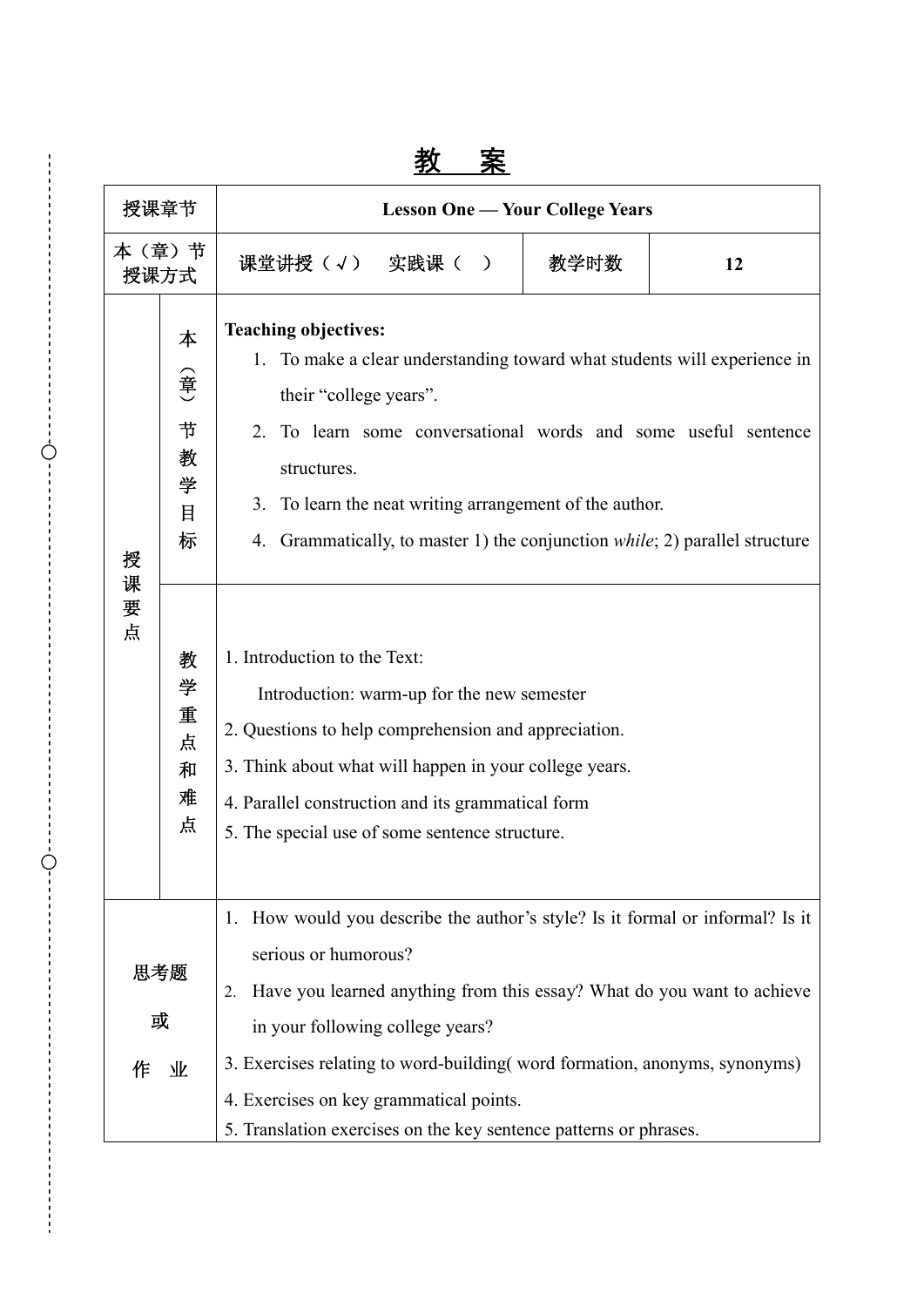# 教学内容与组织安排

#### **Teaching Goals:**

- 1. To arouse Ss' interest about the topic.
- 2. To get Ss to talk about their college years.
- 3. To get Ss to learn some useful and important words;

#### **Teaching Method:**

- 1. Task-based methodology
- 2. Communicative Approach

#### **Difficulties and Importance:**

- 1. To conclude and collect the words and phrases.
- 2. To ask students to think the importance of college years.
- 3. To improve the student's ability of word-building..

#### **Teaching Procedures:**

## **Step 1. Warming-up**

#### **1. Warm-up Questions**

As a sophomore, what is your general impression of college?

many opportunities for one to explore the unknown

- experiencing a lot
- making lifelong friends
- enjoying various kinds of activities

developing one's personal interests

meeting outstanding scholars

keeping a good balance and laying a solid foundation

- Have you had any psychological problems ever since you entered college?
- loneliness
- confusion
- frustration
- iealousy

a sense of inferiority

feeling pressure

…

psychological problems abound on campus

### **2. Invite Ss to say what they know about his or her college years**

Myths and Facts Regarding College Experience

College years are times of significant transition and challenge for an individual. Transition simply means change. Higher levels of anxiety are always experienced by people who are in a state of transition regardless of whether the change is perceived as good or bad. The following are some of the myths vs. the facts regarding college experience.

Myth 1: College years are the best years of one's life.

Fact 1: While college years are memorable and enjoyable, they can also be among the most stressful and anxious times. One is faced with constant evaluation from his professors. Personal and parental expectations are always on his mind. Financial stress is often a way of life. Career decisions, various relationships and the move toward independence are also common issues. Making these the best years of one's life involves developing an approach that is proactive and includes a support network.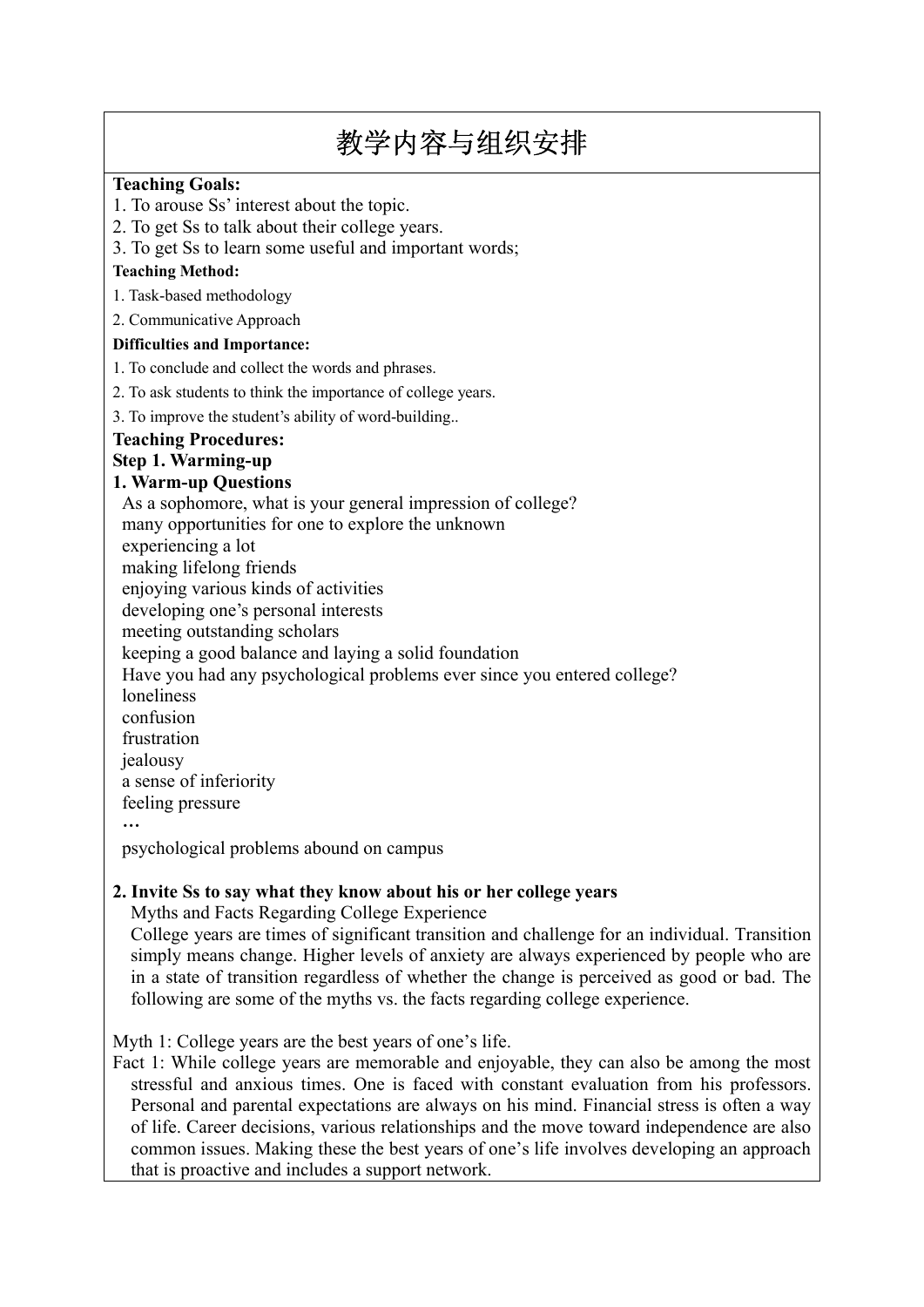Myth 2: Students experiencing stress or anxiety are unprepared to handle the rigors of college.

Fact 2: College and university environments are designed to be challenging academically, personally and socially. Stress and anxiety, among other emotions, are natural by-products of the accelerated pace of learning and growth. It is not a matter of whether or not we experience these unpleasant feelings but rather, a matter of how we manage these emotions.

Myth 3: A good student does not need assistance during his/her college experience.

Fact 3: Many students come to college with the belief that to ask for help is a sure sign of inadequacy. In fact, nothing could be farther from the truth. Your college or university has an abundance of resources available to you, for which you are paying through tuition or fees. So become familiar with and make use of the campus resources, especially when you need assistance.

Myth 4: I am the only one that doesn't have it all.

- Fact 4: As you walk on campus and observe other students, it appears that everyone else is so sure of himself. Everyone else has friends. Everyone else has direction. Everyone else is confident. Everyone else is without troubles or hassles. This misperception is common among college students. It has its roots in one of our more powerful social norms. We all wear a "public mask" to protect a certain social image. This "public mask" communicates a sense of self-assuredness to those with whom we come in contact. It often belies the inner turmoil that we all experience from time to time.
- The above are just some of the myths versus facts concerning college experiences. Can you think of any other myths? Have a discussion with your classmates about their truths.

## **3. Brief introduction to the author.**

BOB HARTMAN has been working for over twelve years as a performance storyteller for children. He's been using his dynamic and interactive style to entertain audiences on both sides of the Atlantic.

Bob's program combines traditional folk tales from around the world, retold in his fresh, inimitable style, with his own stories. He loves to help children (and adults!) create their own stories on the spot. He runs practical workshops for adults who want to improve their storytelling skills. Whatever the occasion, Bob's storytelling sessions are always exciting, engaging and, above all, interactive!

Interview with Bob Hartman

What do you do for a living?

'I've been writing books since I was a child, and am now a professional storyteller, which means that I visit schools, festivals, bookshops all around the country, putting on shows and running workshops for both children and adults. As well as writing, I'm a pastor of a church.'

How did you start writing?

'My brother, Tim loved puppets. When he was 9, he asked me to write him a script. I jumped at the chance and soon we were putting on shows regularly. I was usually the narrator and Tim did the puppets. I soon learned first hand what it was that made an audience laugh.

## **Erik H. Erikson**

Erik H. Erikson (1902—1994), was a German-born American psychoanalyst whose writings on social psychology, individual identity, and the interactions of psychology with history, politics, and culture influenced professional approaches to psychosocial problems and attracted much popular interest. He was most famous for his work on refining and expanding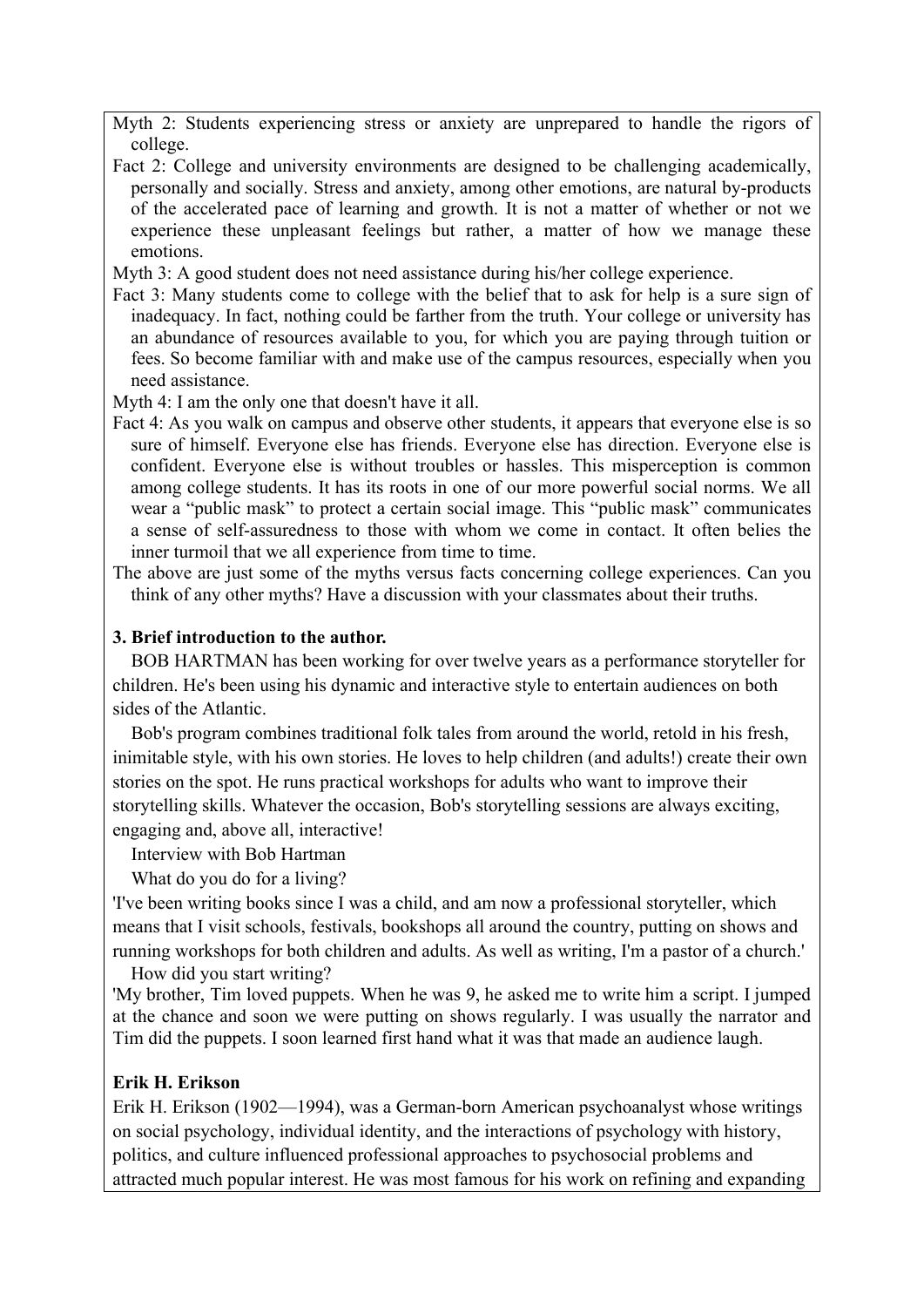Freud's theory of developmental stages. ERIKSON'S DEVELOPMENT STAGES Infant Trust vs Mistrust 基本信任和不信任的心理冲突 Needs maximum comfort with minimal uncertainty to trust himself/herself, others, and the environment Toddler Autonomy vs Shame and Doubt 自主与害羞和怀疑的冲突 Works to master physical environment while maintaining self-esteem Preschooler Initiative vs Guilt 主动对内疚的冲突 Begins to initiate, not imitate, activities; develops conscience and sexual identity School-Age Child Industry vs Inferiority 勤奋对自卑的冲突 Tries to develop a sense of self-worth by refining skills Adolescent Identity vs Role Confusion 自我同一性和角色混乱的冲突 Tries integrating many roles (child, sibling, student, athlete, worker) into a self-image under role model and peer pressure Young Adult Intimacy vs Isolation 亲密对孤独的冲突 Learns to make personal commitment to another as spouse, parent or partner Middle-Age Adult Generativity vs Stagnation 生育对自我专注的冲突 Seeks satisfaction through productivity in career, family, and civic interests

Older Adult Integrity vs Despair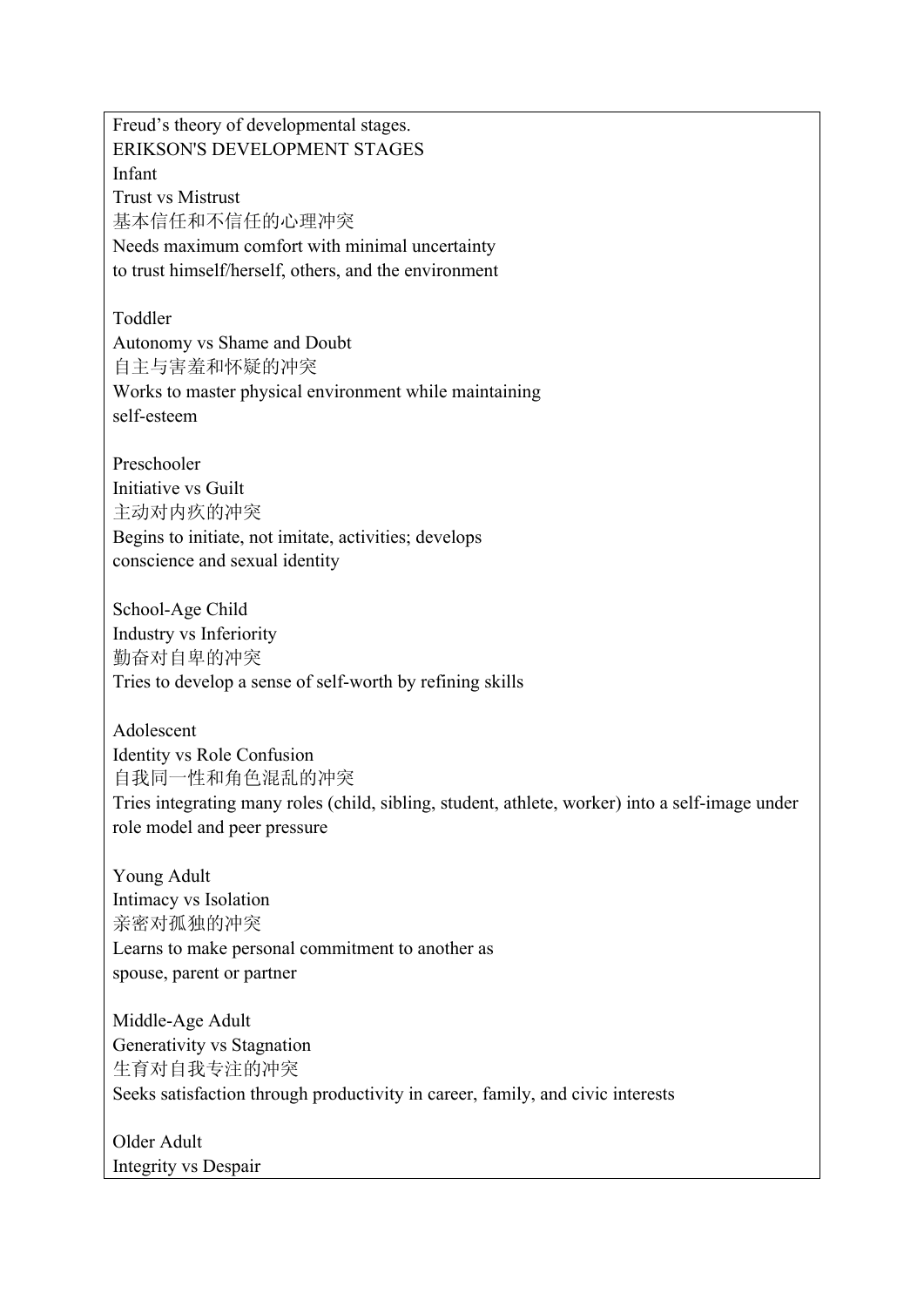自我调整与绝望期的冲突 Reviews life accomplishments, deals with loss and preparation for death

## **Gender identity**

 By the age of 2 to 3 years, almost everyone has a firm conviction that "I am male" or "I am female." Yet even if maleness and femaleness develop normally, persons must still develop a sense of masculinity or femininity.

Gender identity, according to Robert Stoller, "connotes psychological aspects of behavior related to masculinity and femininity.'' He considers gender social and sex biological: "Most often the two are relatively congruent, that is, males tend to be manly and females womanly." But sex and gender may develop in conflicting or even opposite ways.

Gender identity results from an almost infinite series of cues derived from experiences with family members, teachers, friends, and coworkers and from cultural phenomena. Physical characteristics derived from a person's biological sex--such as physique, body shape, and physical dimensions--interrelate with an intricate system of stimuli, including rewards and punishment and parental gender labels, to establish gender identity.

Thus formation of gender identity arises from parental and cultural attitudes, the infant's external genitalia, and a genetic influence, which is physiologically active by the sixth week of fetal life. Even though family, cultural, and biological influences may complicate establishment of a sense of masculinity or femininity, persons usually develop a relatively secure sense of identification with their biological sex--a stable gender identity.

## **Step 2. Vocabulary**

**1. Familiarize Ss with the proper names and the pronunciation of some words**;(**5Min**) **2. Analyze the important words and let Ss practice using these phrases. (45Min)**

1. occur

事故发生在五点钟。The accident occurred at five o'clock.

这种植物不能在这里生存。Such plants don't occur here.

我想到一个主意。An idea occurred to me.

If any difficulties , you can call me for help.

- A. arise
- B. happen
- C. occur
- D. take place

本题是近义词辨析题。【详细解答】arise 用于问题、困难、责任、争吵等的发生出现; occur, happen, take place 用于事故、事情、变化等发生、产生。

It occurs to sb. to-info / that  $(p1)$ : it dawns on sb that, it strikes sb that/how/as

It never occurred to me that Brad Pitt and Jennifer Aniston could get divorced.

A smart idea occurred to me.

His name simply did not occur to my mind.

It never occurs to him to help the poor and the old.

Dawn on/upon  $sb(p1)$ : begin to appear; grow clear ( to the mind);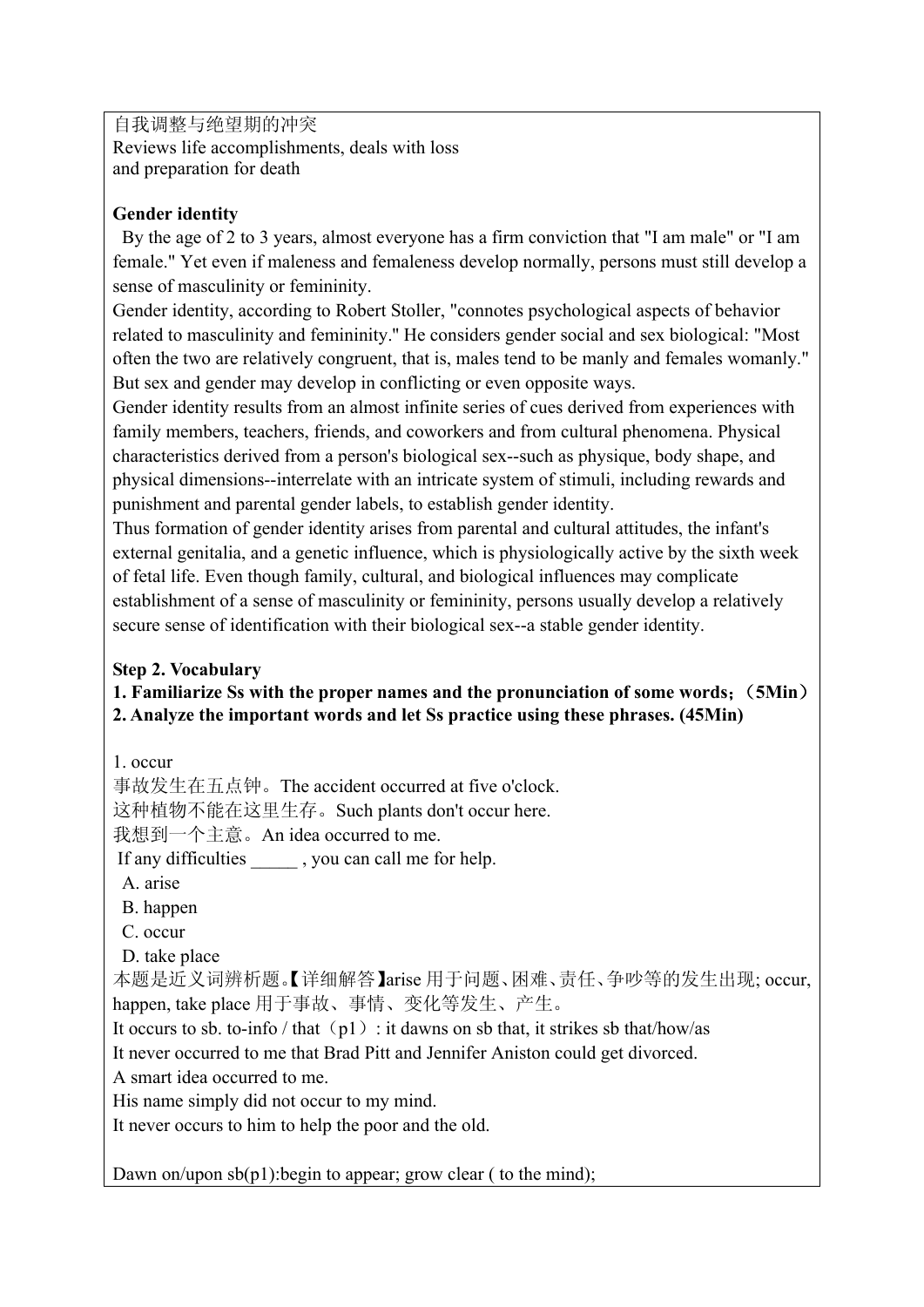The chilling truth began to dawn on him. It has just dawned on me that I can do it if I believe I can. It gradually dawned on me that I still had talent and ought to run again. Passage of Our Life (p1) fertilized egg with DNA code embryo 胚胎 fetus 胎儿 newborn infant / child Teenager (infml)/ adolescent (p1) adult (grown-up, infml) / youth / prime 盛年 middle-aged pensioner old-aged / elderly / senile senior citizen / the state of infirmity Go through(P2): experience, undergo, suffer During this time, NEW ORLEANS is going through turmoil. The government has opened two more giant centers for victims of Hurricane Katrina. Other uses of 'go through' I don't think this plan will go through the Security Council. (be accepted by) We have gone through all these documents. (go over carefully from beginning to end) It's too late to back out  $(\mathcal{U}\boxtimes, \mathcal{F})$ . We just have to go through with it. (do it because you have promised or planned to do it, even though you are no longer sure you want to do it) The deal did not go through. to be concluded Let's go through the arguments again. to discuss in detail The police went through the pockets of the suspected thief. to search It did not take Albert very long to go through his inheritance. to consume; use up After performing a successful operation, the doctor at last pulled the patient A. back B. in C. up D. through pull through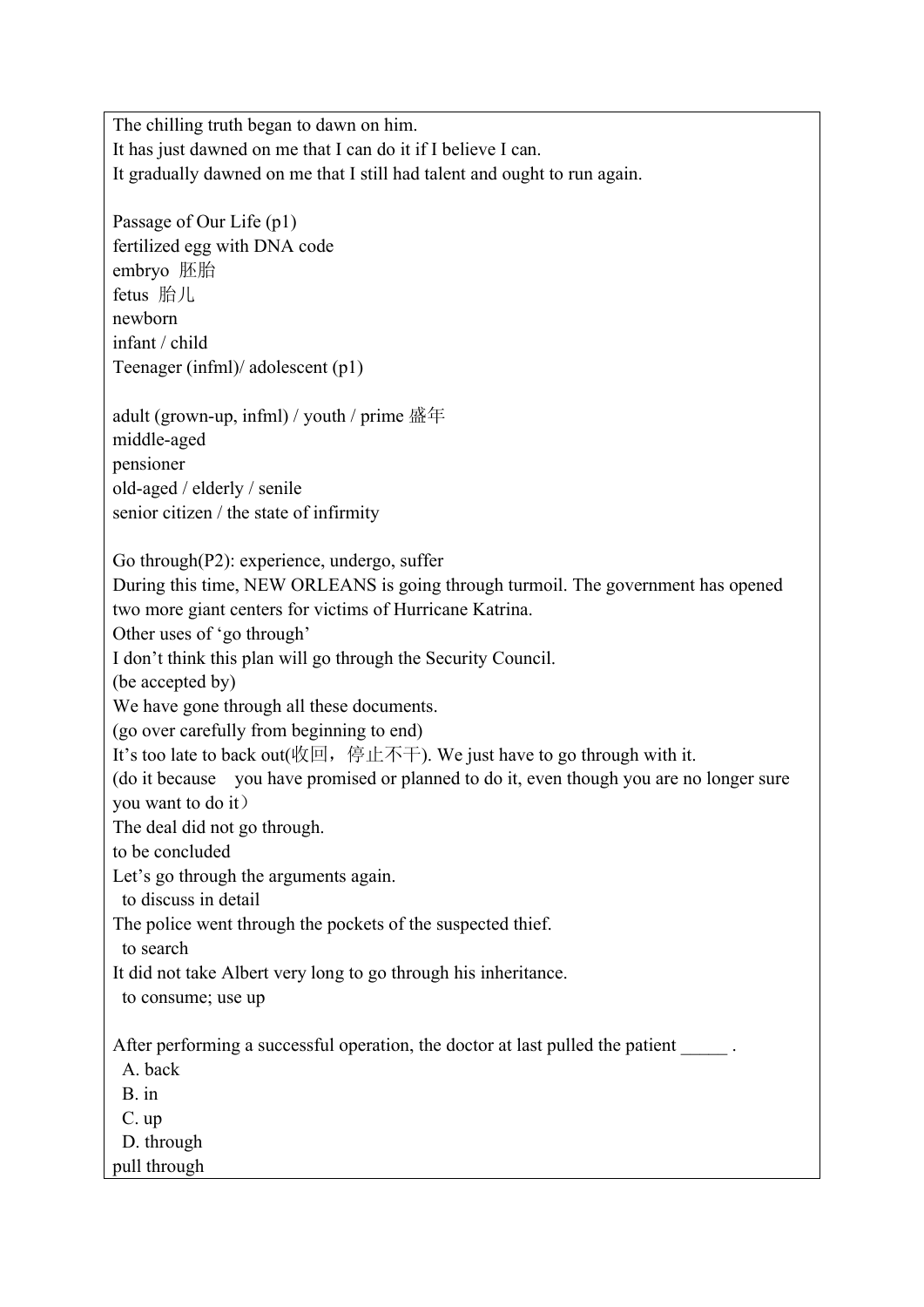1) to make sth. or sb. through by pulling

The eye of the needle is too small and I can't pull the thread through.

2) to survive a difficult or dangerous situation

That newly liberated country is going to have a rough time, but it will pull through.

3) to recover or help to recover from illness

He was badly injured in the accident, but the doctors made every effort to pull him through. Endeavor 尝试, 试图

He endeavored after more fame and wealth.

They endeavored to make her happy, but in vain.

名词 n. 努力, 尽力

He is earnest in his endeavors. 他热心努力。

Shop assistants should do their best endeavors to give the customers satisfaction.

Cf. strive / make great efforts

Apart from philosophical and legal reasons for respecting patients' wishes, there are several practical reasons why doctors should \_\_\_\_\_ to involve patients in their own medical care decisions.

A. enforce

- B. enhance
- C. endeavor
- D. endow

perceive

She has perceived the danger.

I can't perceive any difference between these coins

I perceived that I could not make him change his mind.

Did you perceive anyone entering the laboratory?

Soon the boy perceived the snake to be a dead one.

I can't any difference between these two pictures.

A. decisive

- B. perceive
- C. deceive
- D. precise

Expected noises are usually more \_\_\_\_\_ than unexpected ones of the like magnitude.

- A. manageable
- B. controllable
- C. tolerable
- D. perceivable
- Perceive
- Conceive
- Receive

Deceive

Independent vs. dependent To be independent from\of (P3)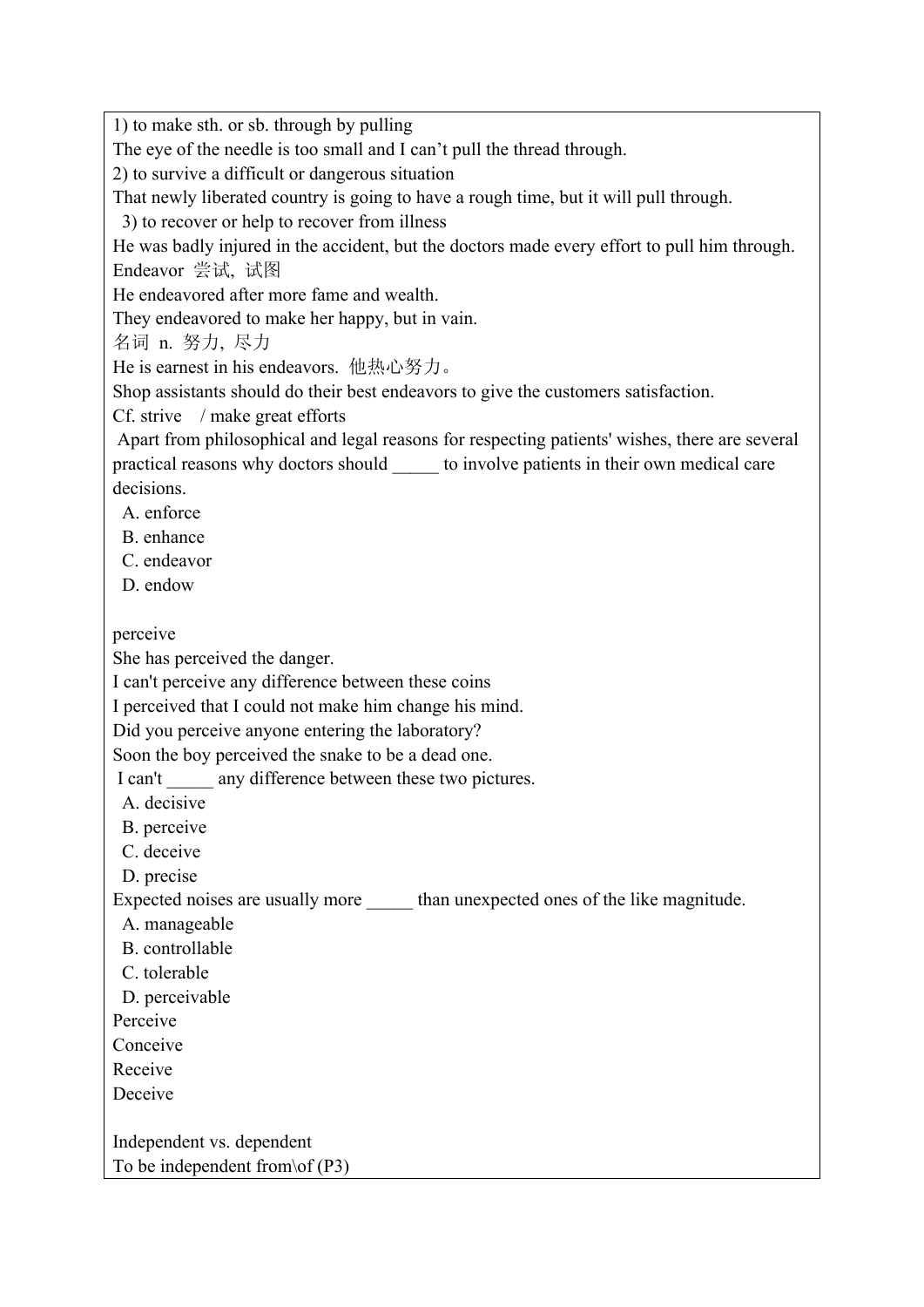Eg: be independent of one's parents 不依赖父母而自立 To be dependent on Eg: She is completely dependent on her daughter for money. 她花的钱完全靠从她女儿那里得到。

Pursue (p3): to proceed along Pursue a college education 继续深造 Pursue further education / studies Pursue a peace policy Pursue a plan / topic in pursuit of 追求,寻求

In the past most bus drivers have been men, but today the number of women this field is climbing.

A. devoting

B. engaging

C. registering

D. pursuing

pursue 此处意为"从事", 符合本题题意。engage 表示"从事, 忙于"时则应与 in 搭配; devote 一词的常用搭配为 devote oneself (sth.) to 意为"献身于, 致力于"; register 意为"登 记, 注册", 因此 D 为正确选项。

paraphrase

It may be heightened by their choice to pursue a college education.(3)

If they choose to go to college to continue their education, they will face an even more serious struggle between the desire to be independent and the need to depend on the financial support of their parents.

Counsel: formal use (p4)

He had always been able to count on her wise counsel. (n. advice fml.) 劝告; 建议 The prime minister was right to counsel caution about military intervention. (v. advise) The doctor counsels her to take various treatments of cancer. (her taking) Singleton's counsel said that he would appeal after the trial. (n. lawyer 辩护律师,法律顾问)

I would you not to involve in this matter.

A. council

B. counsel

C. declare

D. console

本题是形近词辨析题。【详细解答】counsel 意为劝告, 忠告; 而 council 意为政务会, 理 事会等, 是名词; declare 意为宣称, console 意为安慰, 安抚。

Counsel vs. Consult

After with her daughter and manager she decided to take over the factory. consulting He is acting on the basis of a \_\_\_\_\_\_\_. (consultancy)

He will need medical help and to overcome the tragedy. (counseling)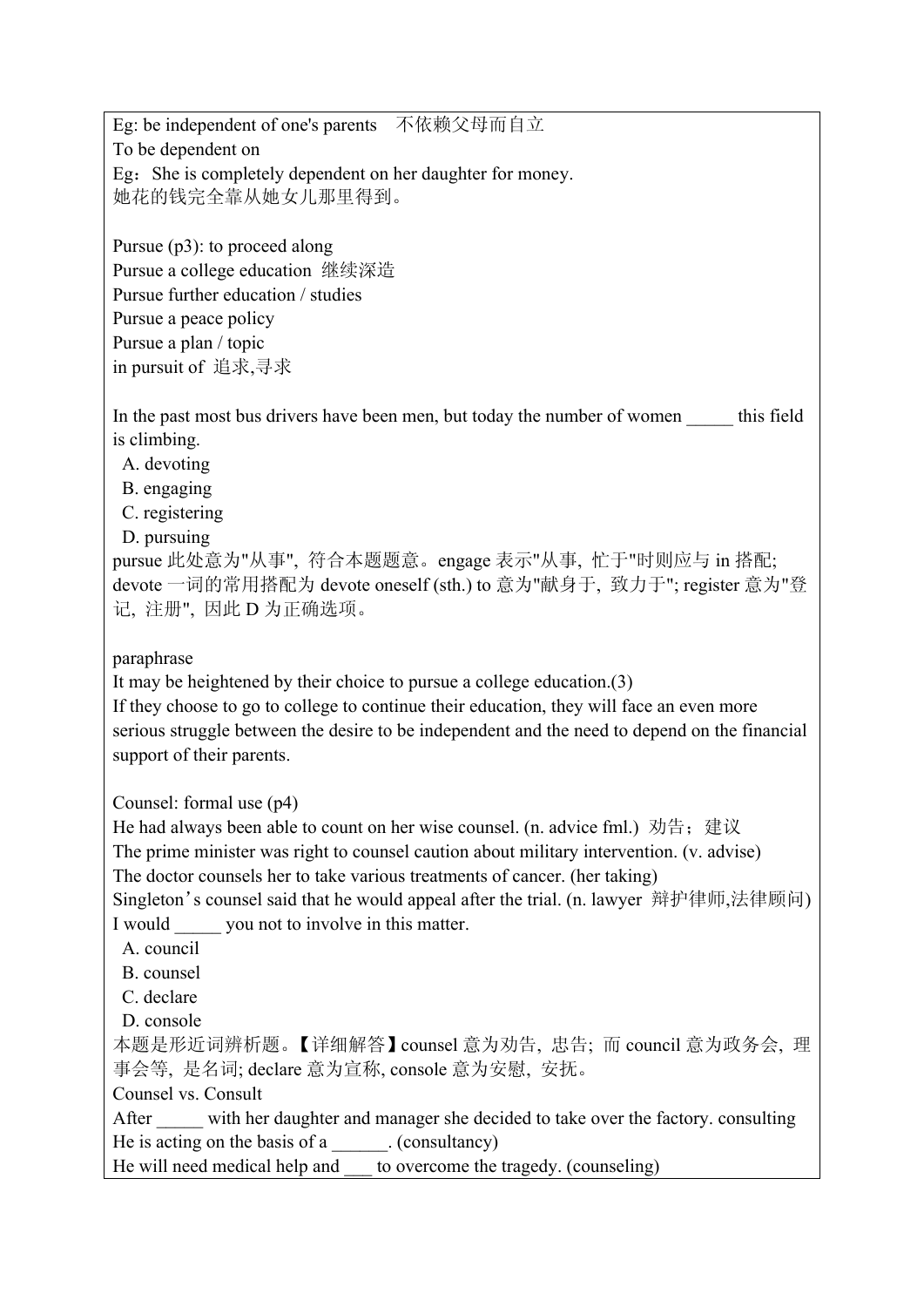My advisers — my doing nothing. (counsel) Observe v. a. to see or notice; watch carefully b. to say by way of comment Examples: The accused was observed trying to force the lock of the door. Some scientists observed that global warming is not necessarily related to human activities. They faithfully observed the rules. 说;评述,评论(与 on, upon 连用) All individuals are required to the laws made by their governments. A. obey B. conform C. concede D. observe conform 意为"遵守",后接 to; obey 亦有"遵守"的意思, 却无 obey to 的搭配; concede to sb.意为"向某人让步"; observe 意为"遵守"时, 为及物动词, 不与 to 搭配。 distinct distinct 意思是"分明的"、"明了的"、"清楚的"(well-marked, clearly defined or easily discernible)。distinct 还可用以表示"截然不同的"、"有区别的"意味。 The photo you took in Hong Kong Cultural Centre is not distinct enough. She has a distinct pronunciation. There is a distinct smell of smoke in my room. This picture is distinct from that. The twins have distinct personalities. distinctive distinctive 意思是"表示差别的"、"有特色的"、"与众不同的"(marking or showing a difference)。 Can you find the distinctive watermarks of this stamp? Pupils in Hong Kong usually have distinctive badges on their school uniforms. 在香港,小学生的校服上常戴有颇具特色的徽章。 His speech was careful and  $\qquad$  but his words seemed to make no sense. A. distinct B. distinctive C. distinguishable D. distinguished distinct 意为"明显的,清楚的;清晰的":distinctive 意为"有特色的";distinguishable 意为"可辨别的"; distinguished 意为"卓越的, 杰出的"。 **3. Memorize and learn these new words by heart. ( 5 Min.) Step 3. Review and Homework Assignment (5 Min.) 1. The teacher check the usage of some new words either by asking Ss to translate** 

**sentences or by asking them to make up sentences. (4 Min.)**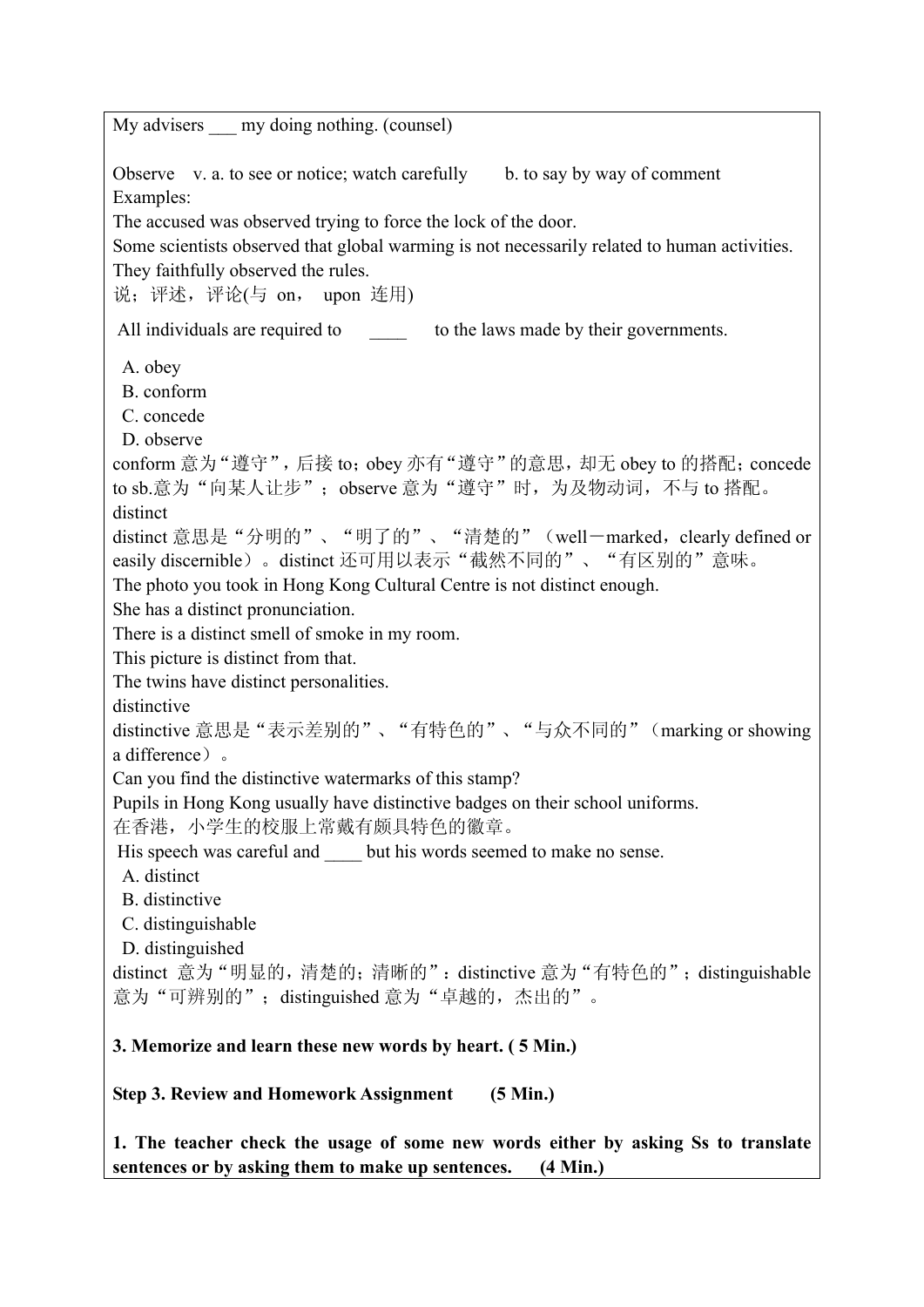## **2. Homework Assignment (1 Min.)**

 Ask Ss to preview the text and review the words so that they will be prepared for the dictation.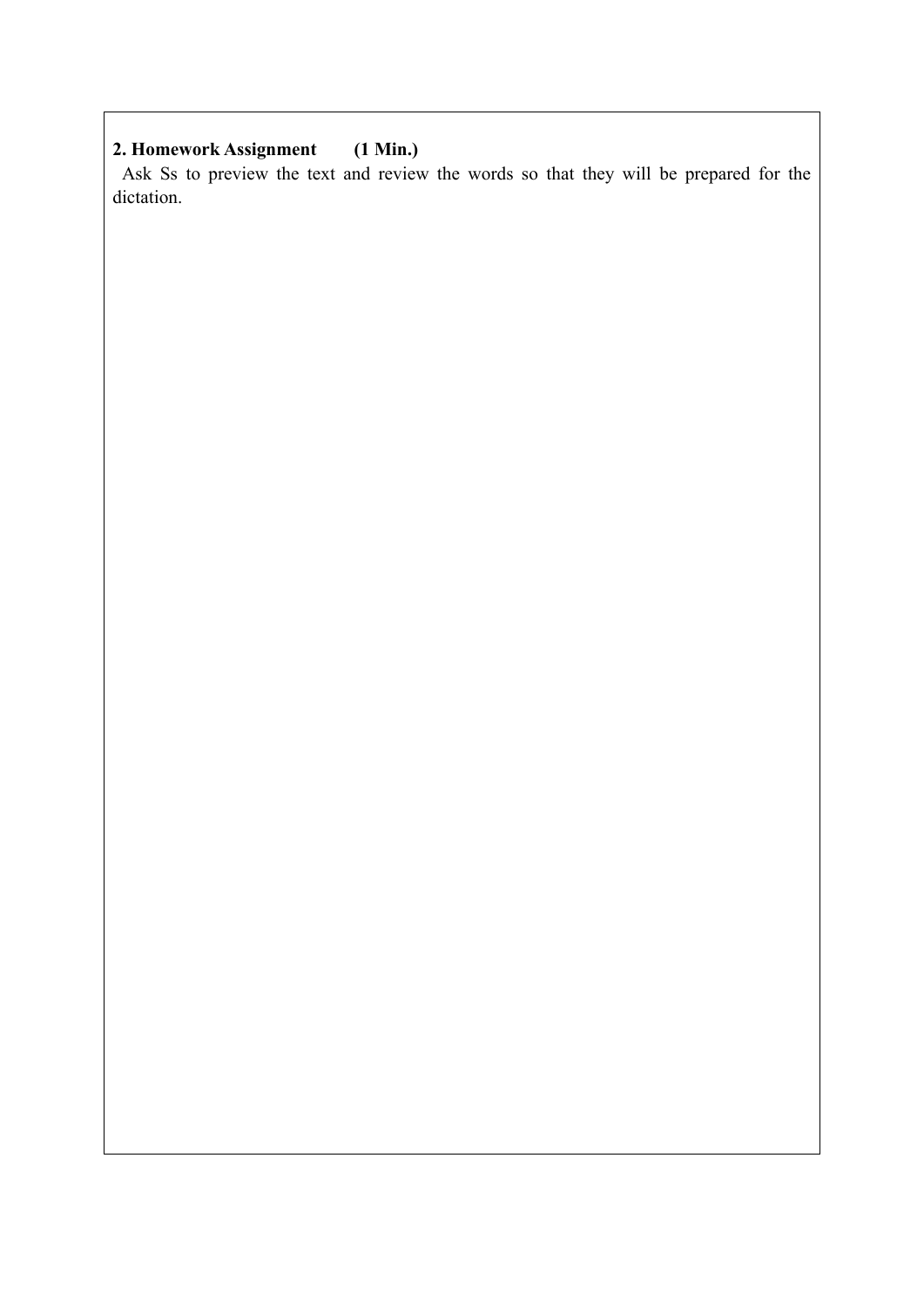# 教学内容与组织安排

#### **Teaching Goals:**

To get Ss to learn some useful and important words;

#### **Teaching Method:**

1. Task-based methodology

2. Communicative Approach

#### **Difficulties and Importance:**

1. To conclude and collect the words and phrases.

2. To improve the student's ability of word-building..

#### **Teaching Procedures:**

#### **Step 1. Dictation**

**Step 2. Vocabulary** 

**1. Familiarize Ss with the proper names and the pronunciation of some words**; **2. Analyze the important words and let Ss practice using these phrases.**

Handle v. a. to touch, lift or turn with the hands

b. to operate with the hands

c. to manage, control or cope with

d. to buy and sell

Examples:

This box contains delicate china. Please handle with care.

This computer is easy to handle.

We have to handle the relationship between our two countries carefully.

This shop does not handle imported goods.

First, there is functional independence, which involves the capability of individuals to take care of practical and personal affairs, such as handling finances, choosing their own wardrobes, and determining their daily agenda. (4)

Other people's advice would be valuable to him who is at present at his wit's end.

A. exceedingly

B. exclusively

C. extensively

D. excessively

他已一筹莫展, 别人的建议对他来说极为宝贵。【试题分析】此题考查副词的词义。【详细解答】 exceedingly 意为"特别, 极为", 符合本题题意。excessively 意为"过度, 过分地", 常含有贬义; extensively 作"广泛地, 广阔地"讲; exclusively 意为"唯一地, 只"。因此 A 为正确选项。

A large part of human activity, particularly in relation to the environment, is conditions and events.

- A. in response to
- B. in favor of
- C. in contrast to
- D. in excess of

大部分人类活动,特别是与周围环境有关的活动,是对各种情况或事件的反应。【难点】in response to 意为 "反应"; in favour of 意为 "赞成, 主张";in contrast to 意为 "与…形成对照"; in excess of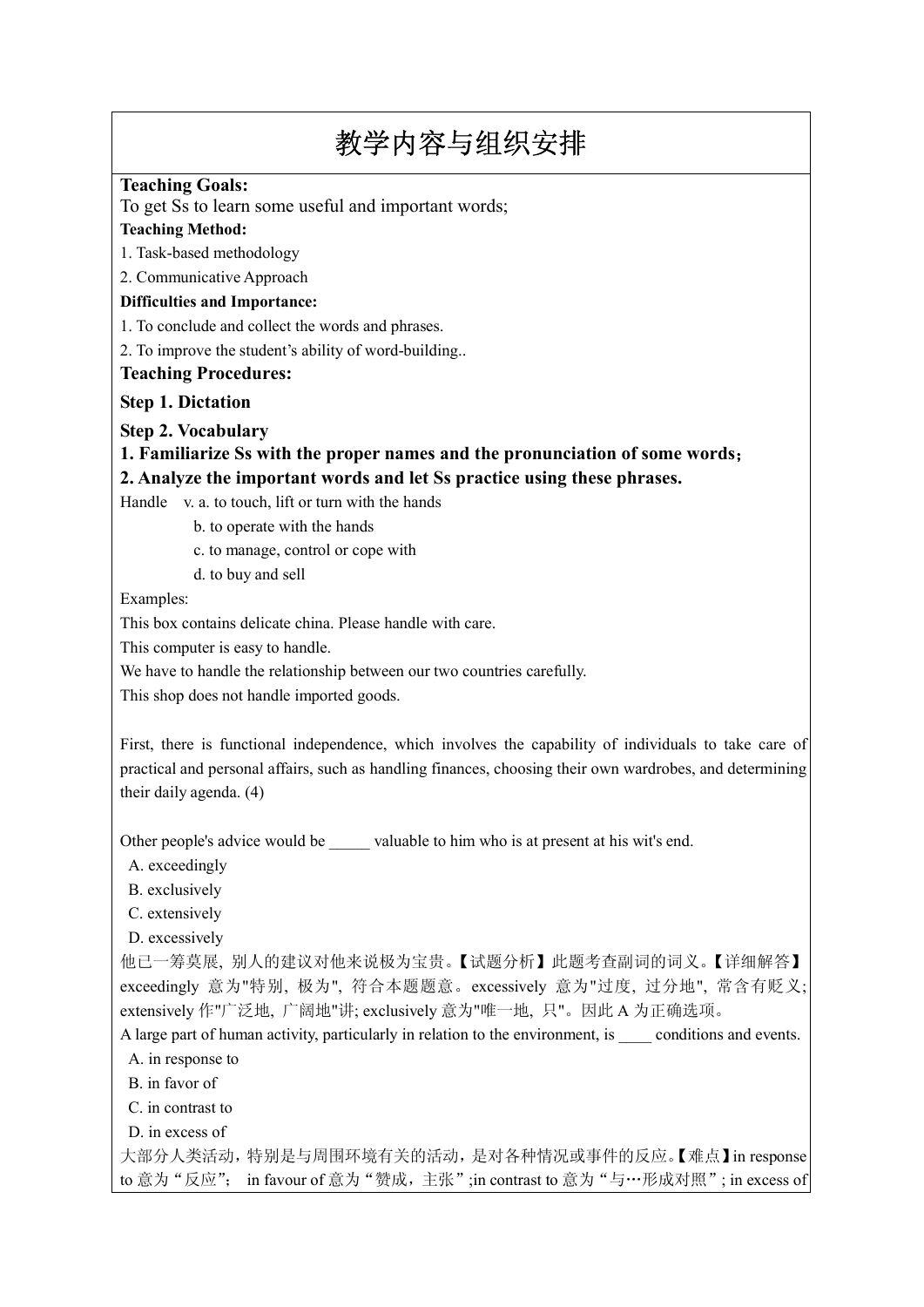意为"超过"。

Inhibition

n. (psych.) a feeling of worry or

embarrassment that stops you doing or saying what you really want to

#### E.g.

Wine weakens a person's inhibitions.

inhibit v. to hinder; to restrain

inhibit sb. from doing sth.

C.f. refrain from doing sth.

#### paraphrase

 Fourth is freedom from "excessive guilt, anxiety, mistrust, responsibility, inhibition, resentment, and anger in relation to the mother and father". (4)

#### paraphrase

Children often feel very guilty in relation to their parents because they think they have done something wrong; they are also anxious because they are eager to please their parents; they sometimes feel unhappy because they think that their parents have not been fair to them; they feel that they are responsible to their parents for everything they do; they are always afraid of not saying the right thing or nor behaving properly; all these may make them angry with their parents or make them feel resentful. These feelings reflect their emotional dependence on their parents. When they grow up, they usually strive for the freedom from these.

Stand back

1) to stand to the rear

The child stood back at the sight of the ferocious dog.

2) to distance oneself mentally in order to understand or judge better

Sometimes an administrator must stand back from day-to-day business to grasp the wider pattern of events.

3) to withdraw or retreat from making discussions, influencing events, etc.

She ran the family and her husband stood back.

These vital discussions from which he couldn't afford to stand back.

Project v. a. to plan b. to cause a shadow, an outline, etc. on a surface

#### c. to present sb./sth./yourself to other

people in a particular way, esp. one that gives a good impression

project a dam/a new canal

project a picture on a screen

project the future roles as men or women

The wall is projected in the middle.

He projected himself to be a good politician.

1.计划;规划;设计;打算

2.投射;投掷;发射;喷射

3. 展现;表现;确立(好印象)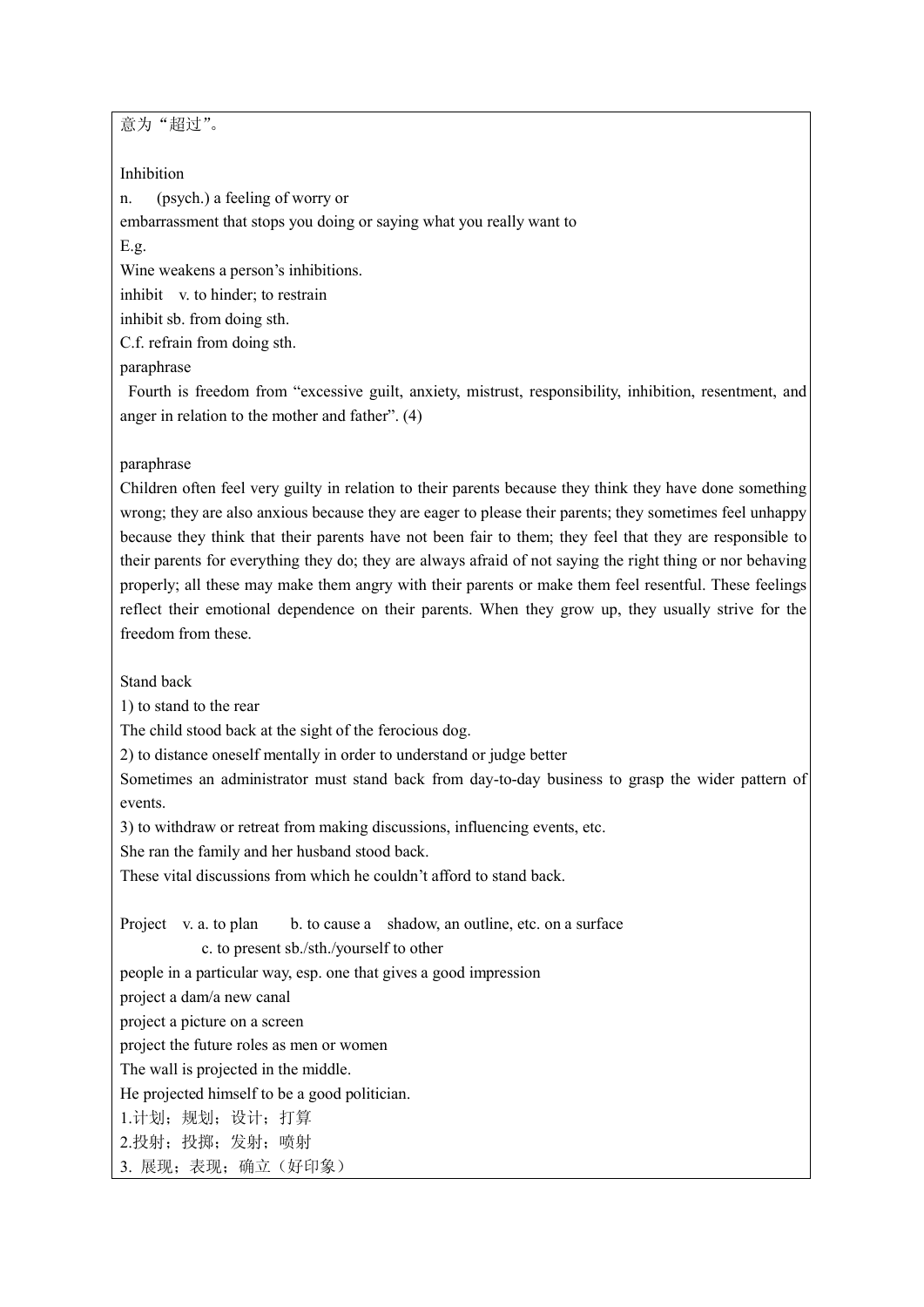4.伸出, 突出; 表达特点 The audience disliked the film thoroughly and were \_\_\_\_by whistling and stamping their feet. A. protecting B. protesting C. projecting D. proposing protest 意为"抗议,提出异议;反对",后接 against; protect 意为"保护, 保卫"; project 意为"计 划,规划"; propose 意为"提议,提出"。 Relate to She doesn't relate very well to her mother. I can't relate to his ideas at all. These proposals relate only to agricultural land. relate sth to/with sth: connect (two things) in thought or meaning; associate sth with sth She related to them how it happened. He related the whole story to us. relate sth to sb: tell sb sth in/with relation to: as regards; concerning Examples: I have a lot to say in relation to that affair. We can **the two islands with a bridge.**  A. unite B. connect C. relate D. combine 我们可以用桥将两座岛屿联接起来。【难点】connect 意为"连接;与…衔接";unite 意为"结合; 团结";relate 意为"把…与…联系起来";combine 意为"结合;联合;化合"。 Bounce Vi. (球)弹起,弹回 The football bounced off the goalpost. 2. (人)跳(起);跃;蹦蹦跳跳[Q] Upon hearing shouts of "Help", he bounced out of the house. 3. (支票)被拒付而退还给开票人 Her check has bounced. The tenant must be prepared to decorate the property the terms of the agreement. A. with regard to B. in relation to C. in accordance with D. provided by 房客必须根据协议条款作好装修房产的准备。【难点】with regard to 意为"有关, 关于"; in relation to 意为"与…相关"; in accordance with 意为"根据,按照"; provided by 不是习语搭配。根据题 意, 应选 C)。 bounce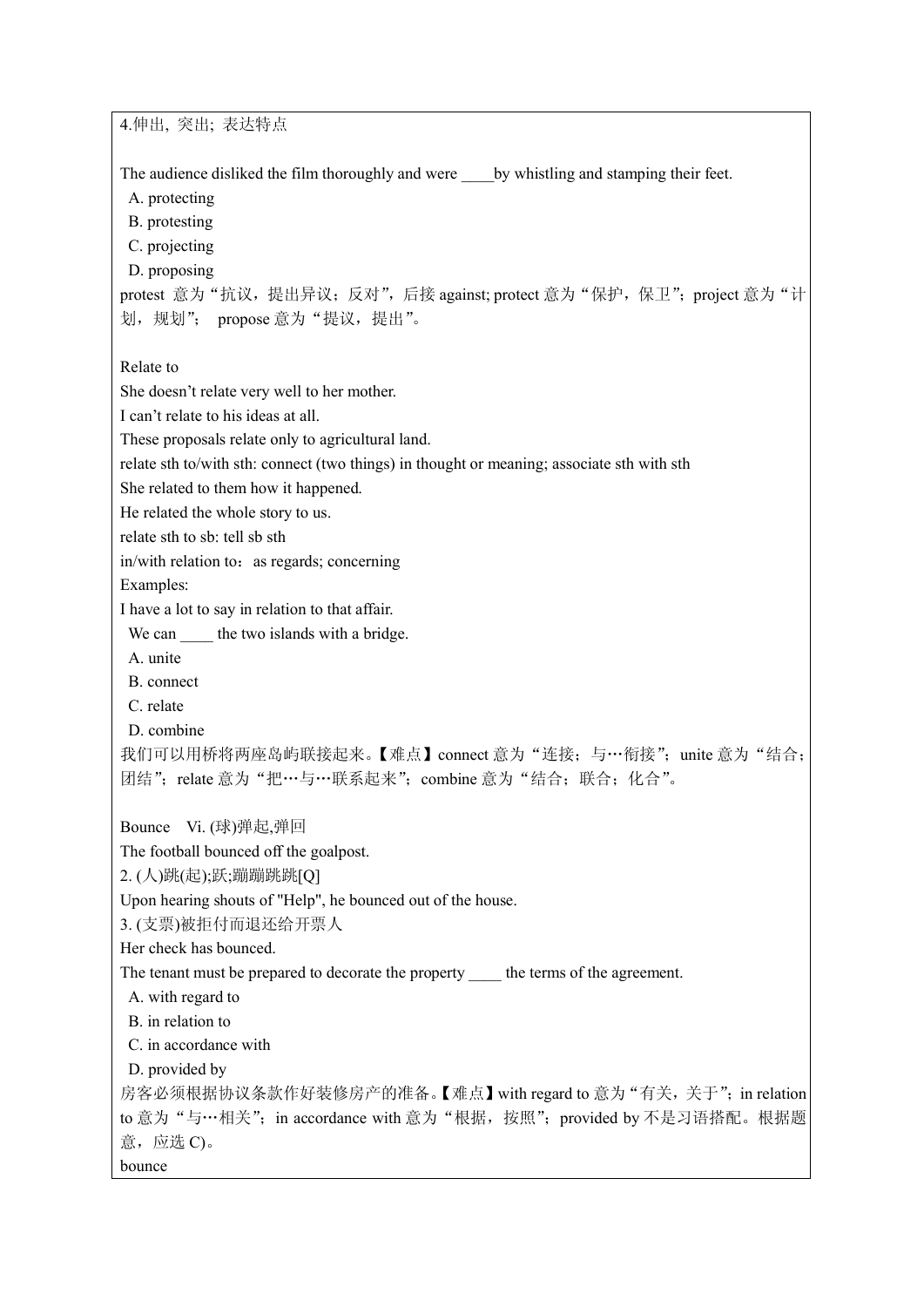N 弹,反弹;跳,跃[C] He got on the bus in a single bounce. 2. 弹力,弹性[U] The ball has lost its bounce Dejected(p5): miserable or unhappy, esp because of being disappointed Everyone has days when he feels dejected or down. Deject vs. reject He looked when the board his plan of a meeting. dismay With/ in dismay To one's dismay Fill sb. with dismay One of the effects of acid rain is that it causes plants to  $\qquad \qquad$ . A. contract B. shrink C. thrive D. wither 酸雨的影响之一就是导致植物枯萎。【难点】wither 意为"枯萎;凋谢";contract 意为"(金属, 肌 肉等)收缩,缩小";shrink 意为"(布料)缩水";thrive 意为"兴旺,成长"。

**3. Memorize and learn these new words by heart. ( 5 Min.)**

**Step 3. Review and Homework Assignment (5 Min.)**

**1. The teacher check the usage of some new words either by asking Ss to translate sentences or by asking them to make up sentences. (4 Min.)**

## **2. Homework Assignment (1 Min.)**

 Ask Ss to preview the text and review the words so that they will be prepared for the dictation.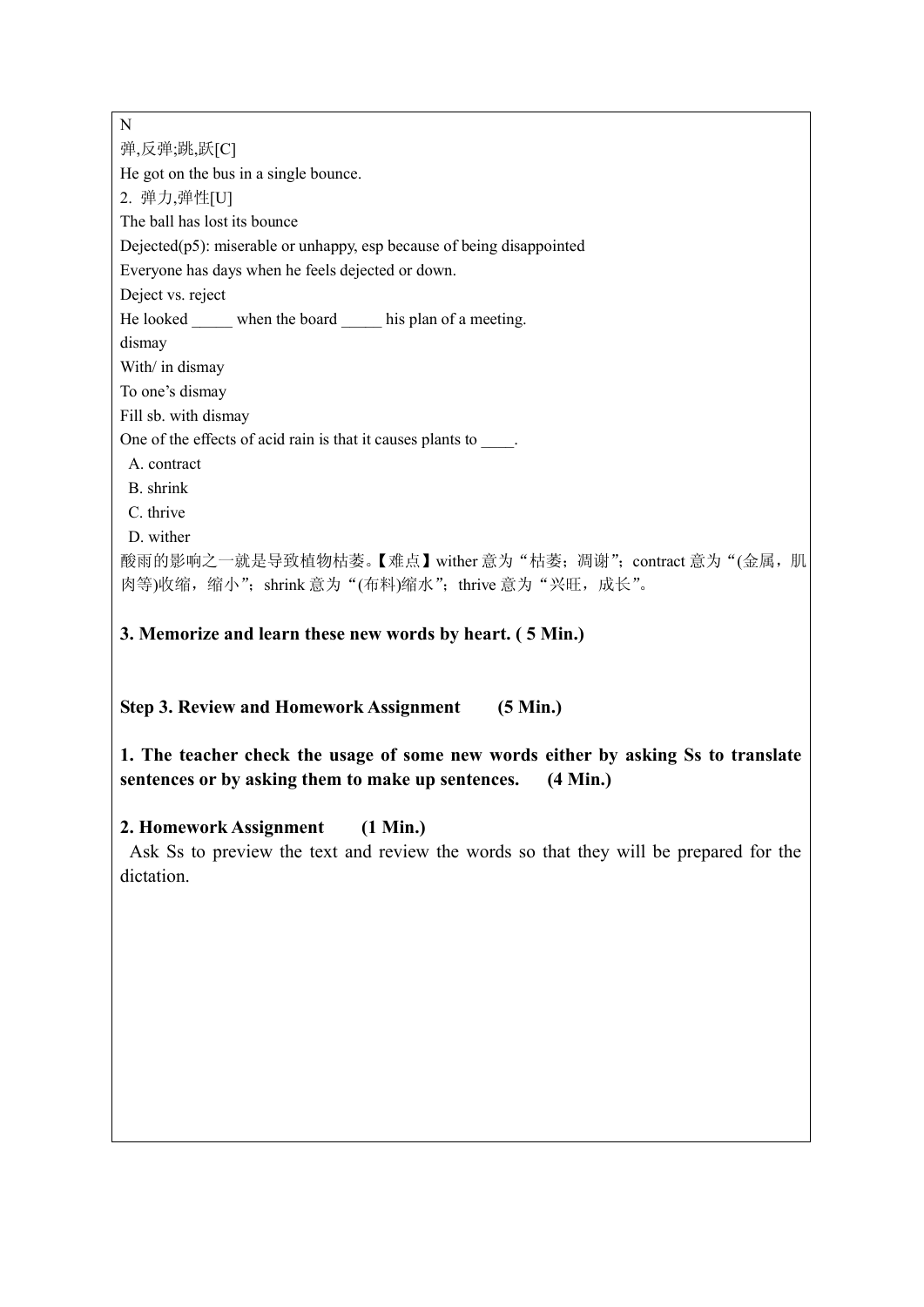## 教学内容与组织安排

### **Teaching Goals:**

1. To get Ss to learn some useful and important words;

2. To get Ss to learn the structure of this article

#### **Teaching Method:**

1. Task-based methodology

2. Communicative Approach

#### **Difficulties and Importance:**

1. To conclude and collect the words and phrases.

2. To improve the student's ability of word-building..

3. To divide this passage into three parts.

#### **Teaching Procedures:**

#### **Step 1. Dictation**

## **Step 2. Vocabulary**

## **1. Familiarize Ss with the proper names and the pronunciation of some words**;

externalize 使客观化, 使具体化

要让广东文化资源闪烁光芒,必须以产业的眼光来审视其巨大的价值,将广东的地域文化特色附加于 产品上,让产品体现出独有的地域文化附加值,使广东经济的发展从宏观上到微观上拥有独特、丰满的 内容。

model for

Model for sb. : set an example to sb.

The famous figure was modelled by the students.

Angela is modeling an attractive blue silk dress.

Rebel against

The woman was a rebel against feudal ethics.

Young people are more likely to rebel against old traditions.

Prejudice against

Hostility toward or prejudice against Jews or Judaism.

反犹太主义对犹太人或犹太教思想敌视或抱有偏见

caution against

警惕…

prejudice against

对…的偏见

complaint against

控诉…

Affirm: (p8) formal

State firmly and publicly 肯定,断言,申明

The European Union has repeatedly affirmed that it's in agreement with the Americans on this point.

He expressed his affirmation of the plan on the meeting.

Prove sth. true 证实,确认,批准=confirm

Everything I had accomplished seemed to affirm that opinion.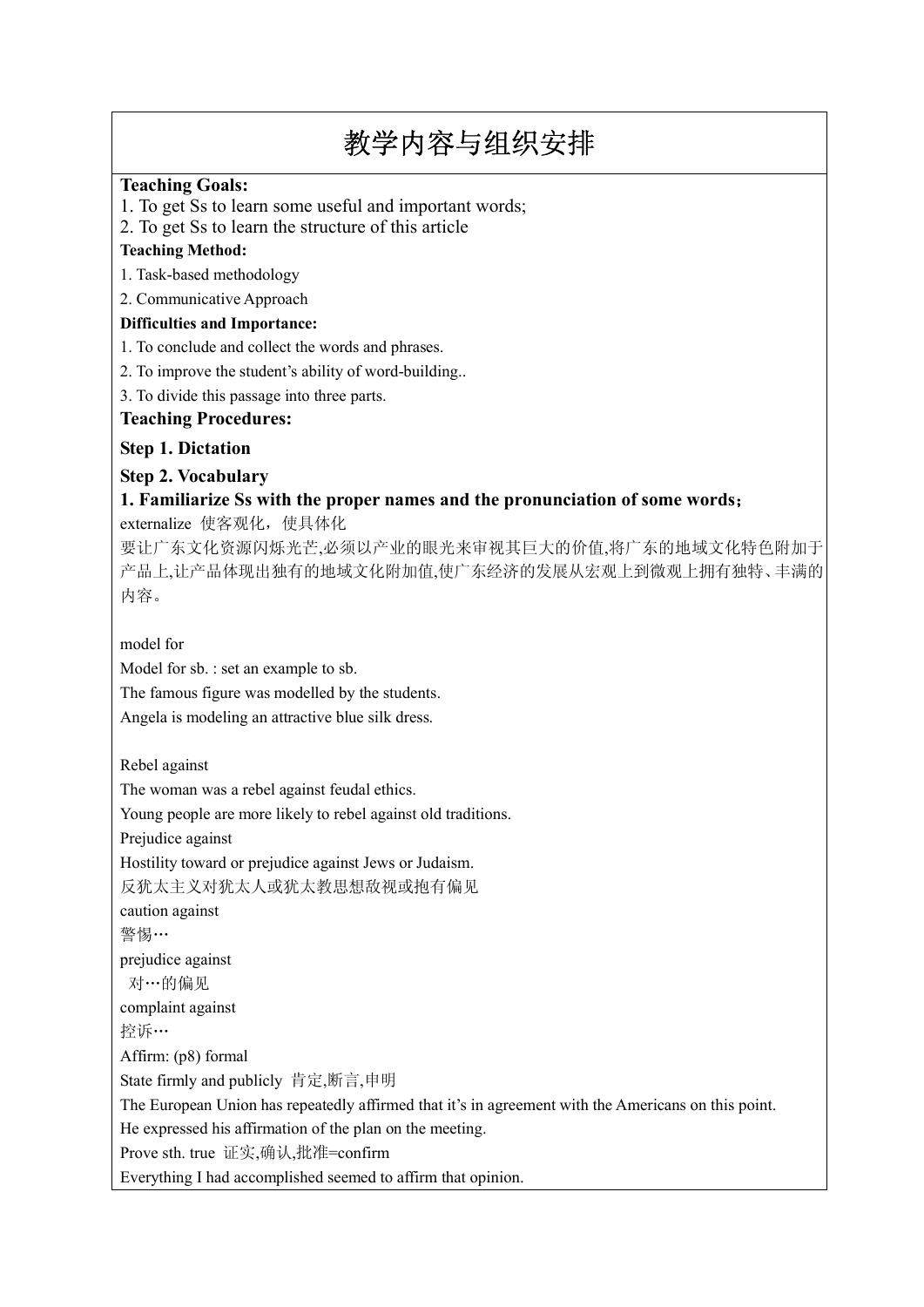The council confirmed the decision.

evaluate

estimate: 通常指由个人作出的主观估价;(对距离、价值、数目、大小、重量、费用等的)估计,估算 appraise: 指以专家身份作了最终精确的估价。

assess: 原义指对为确定交多少税而估计, 引申指通过估价以便更好利用。

evaluate: 与 appraise 相似, 指使判断绝对准确, 但多用于对人物的某方面的评价, 很少用于评价某 物的市场价值。

value: 侧重指一般人对某物的价值或价格所作的估计;重视

Before the project was started, we asked the designer to give us an  $\qquad$  of the cost of building such a museum.

A. estimate

B. evaluation

C. assessment

D. announcement

在项目开工前, 我们请设计者为建这样一座博物馆估计一下成本。【试题分析】此题考查名词词义。 【详细解答】estimate 此处意为"出价, 估价", 符合本题题意, 而 assessment 意为"估计, 估税, 评定"; announcement 作"宣布, 宣告"讲, evaluation 则意为"估价, 评价"。因此 A 为正确选项。

All experts agree that the most important consideration with diet drugs is carefully the risks and benefits.

A. weighing

- B. valuing
- C. evaluating

D. distinguishing

Key: A

Be aware of (p8):know about

He was well aware of what was undergoing secretly inside the league.

Those swimmers should have been aware of the danger near the shores of this area.

process

Processed food

In the process of

Proceed

procedure

Last of all(p9)

First and foremost

Second…

Last but not least

appoint

1. To select or designate to fill an office or position:

They appointed her the chief operating officer of the company.

2. To fix or set by authority or by mutual agreement:

We will appoint a date for the examination.

3. To furnish; equip:

a house that is comfortably appointed.

任命,委派: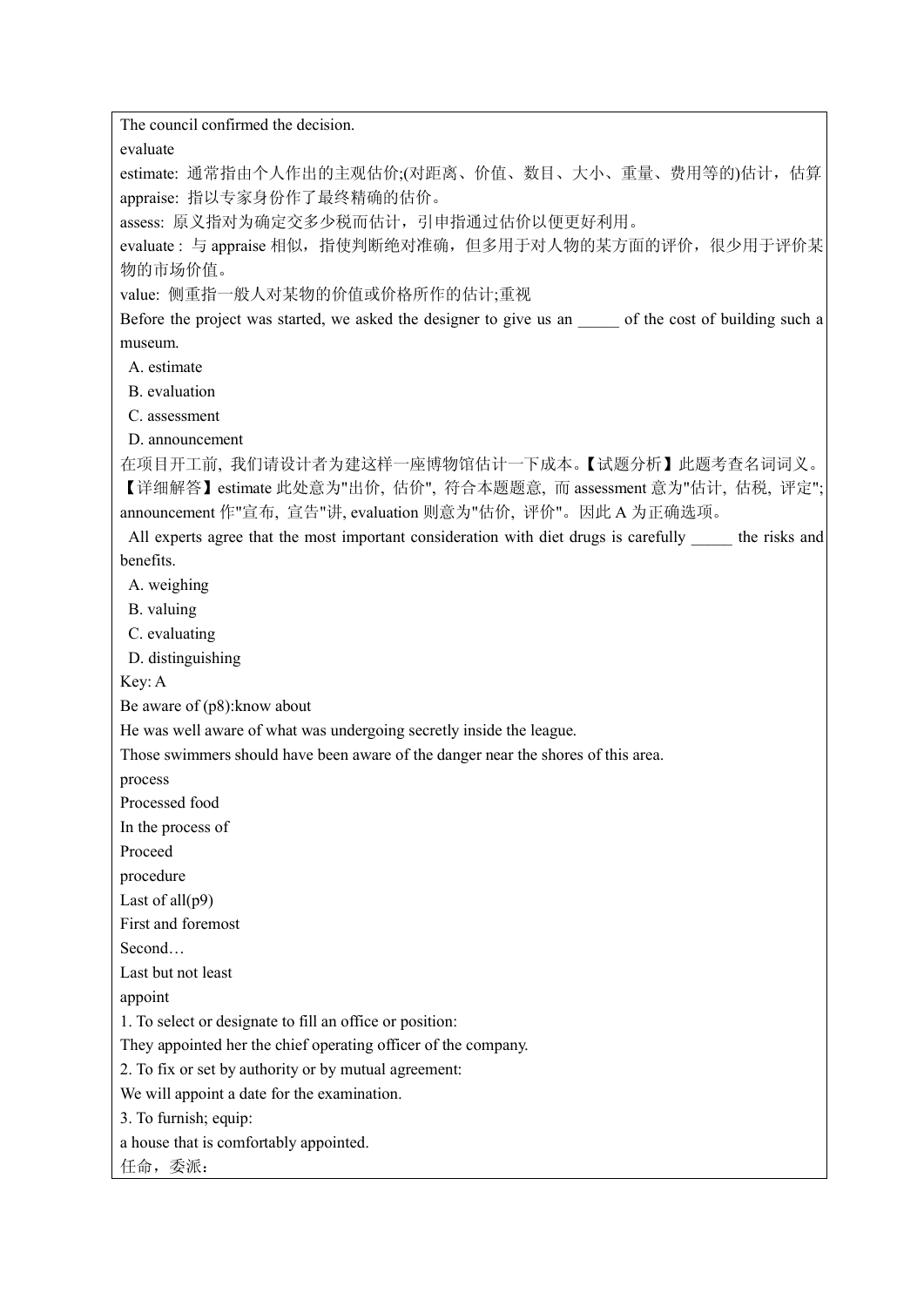约定,指定: 装设;布置: In a different light(p9):see differently from other perspectives Examples: After I took that course, I began to see the world in a different light. What he did made us see him in a different light. The truth is unlikely to be brought to light by the promised enquiry. (come to light) In the light of this information it is now possible to identify a number of key issues. (by the help of 借助,按照,根据) A new approach offers an answer, and may shed / cast light on an even bigger question. (帮助说明某事物) for certain: ad. certainly; definitely; no doubt Examples: He is probably an accountant. I don't know for certain. I can't say for certain how much this car will cost. It must be in the neighborhood of two hundred thousand yuan. Contribute v. a. to join with others in giving help, money, etc. b. to help to cause or produce Attribute n. a quality or feature of sb./sth. v. to say or believe that sth. is the result of a particular thing He was very much interested in the work of charities, and made a regular to them. A. dedication B. fellowship C. hospitality D. contribution 他对慈善事业很感兴趣,并定期作些捐赠。【难点】contribution 意为"捐款,贡献;捐助", make a contribution to 是动词短语, 意为"向…捐款"; dedication 意为"献身; 献身精神"; fellowship 意 为"伙伴关系;友情;友谊";hospitality 意为"友好款待;好客;殷勤"。 Many automobile accidents were \_\_\_\_\_ careless driving. A. attributed to B. resulted in C. contributed to D. raised from 许多汽车交通事故都起因于莽撞驾车。【难点】attribute to 意为"把…归因于; contribute to 意为"有助 于, 促成";result in 意为"导致, 结果造成"; raise from 不是固定搭配。 **2. Familiarize Ss with word-building** Prefix–de, pro Root–ject, volv, gen Suffix–ogy, al

## **3. Memorize and learn these new words by heart. ( 5 Min.)**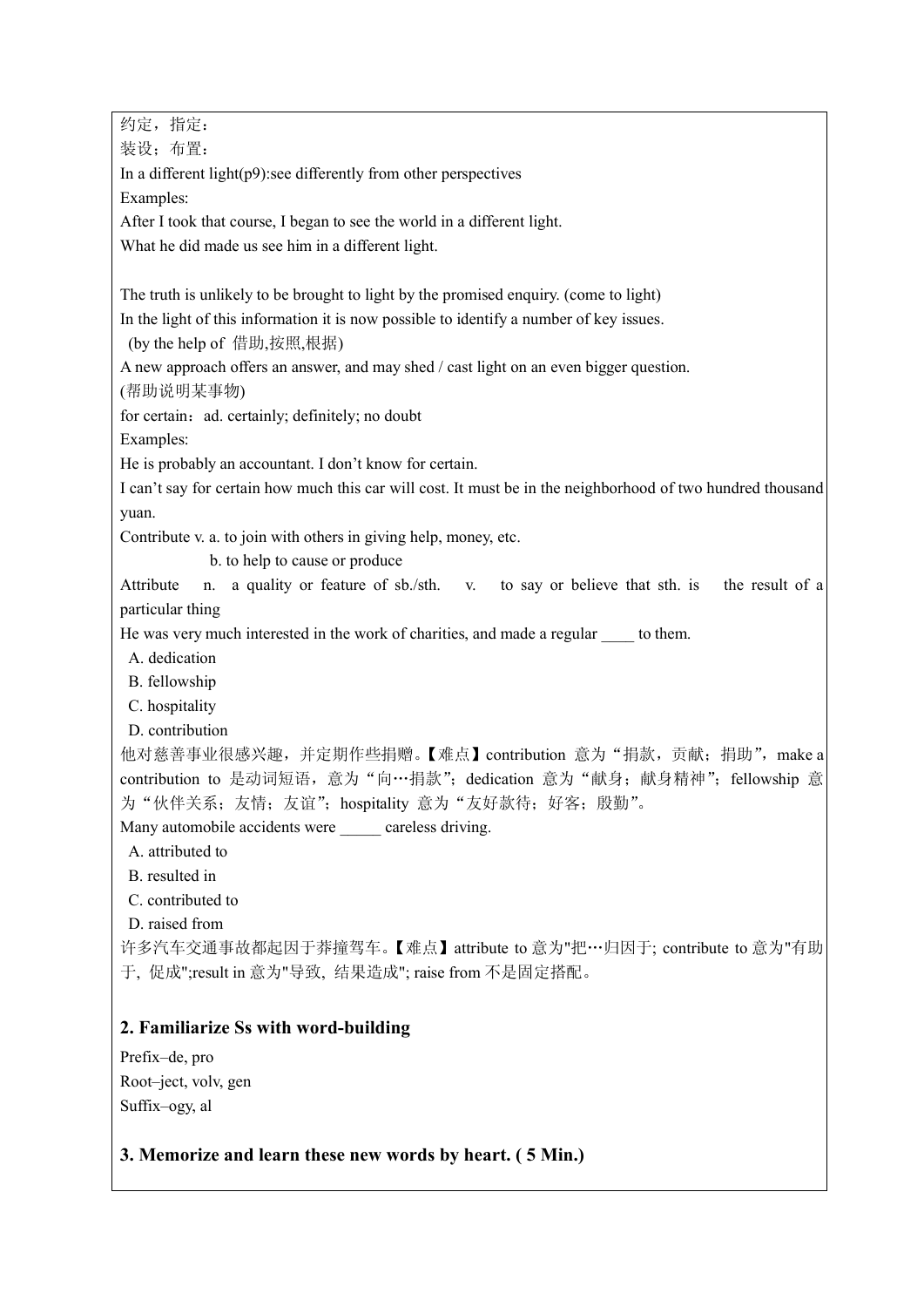#### **Step 3. Structure**

Part 1 (para. 1)

Many key changes happen to college students during their college years.

Part 2 (paras.2---9):

 The key changes involve the following: identity crisis, the independence/dependence struggle, establishment of sexual identity, affection giving and receiving, internalization of religious faith, values and morals, development of new ways to organize and use knowledge, a new understanding of the world and himself/herself

Part 3 (para. 10 ): Conclusion.

## **Step 4. Review and Homework Assignment (5 Min.)**

**1. The teacher check the usage of some new words either by asking Ss to translate sentences or by asking them to make up sentences. (4 Min.)**

## **2. Homework Assignment (1 Min.)**

 Ask Ss to review the text and review the words so that they will be prepared for the dictation.

Text Appreciation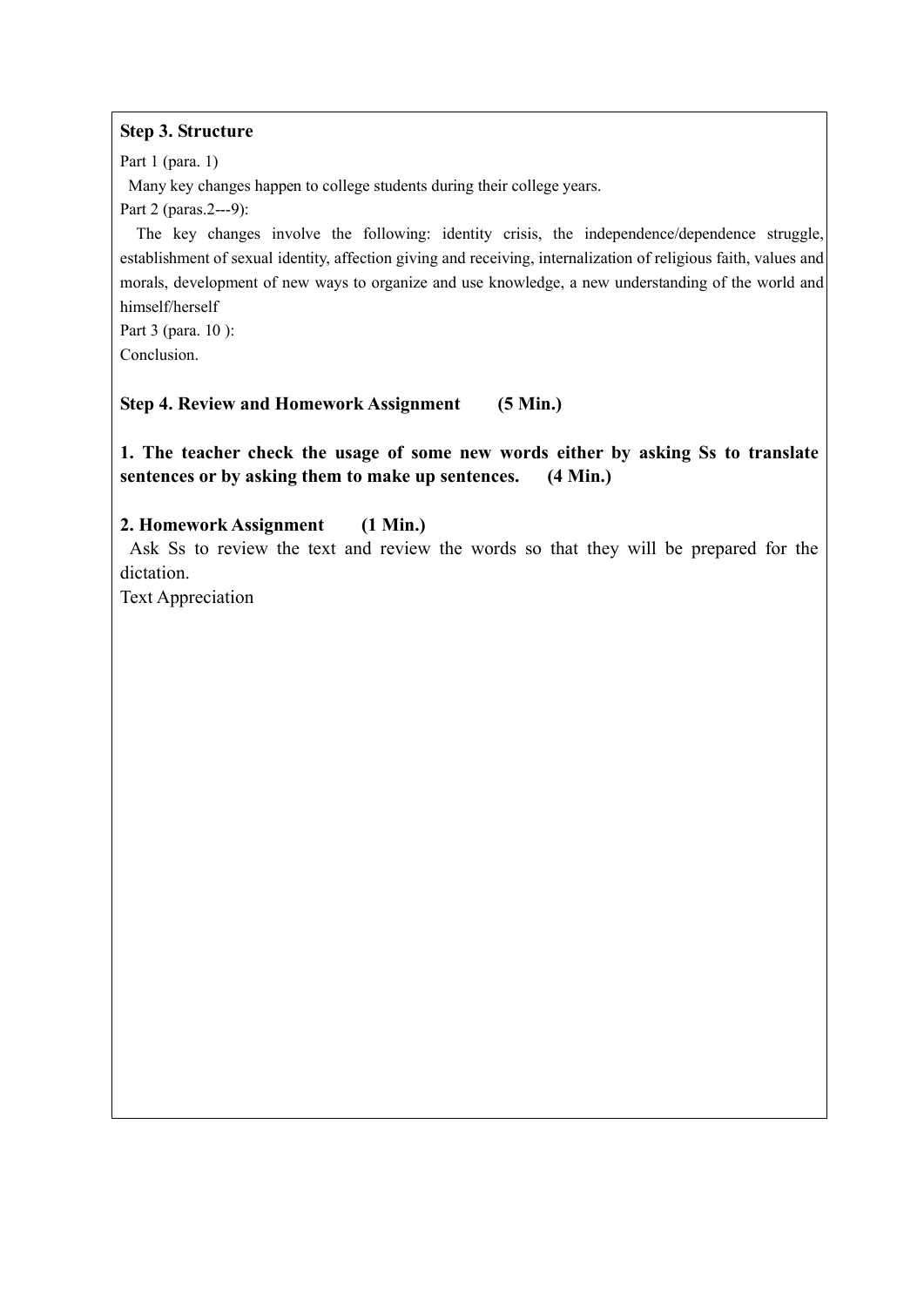## 教学内容与组织安排

#### **Teaching Goals:**

1. To get Ss to analyze this text;

2. To get Ss to learn developing paragraph by examples

#### **Teaching Method:**

1. Task-based methodology

2. Communicative Approach

**Difficulties and Importance:**

Develop paragraph by examples

#### **Teaching Procedures:**

#### **Step 1. Dictation**

#### **Step 2. Text Analysis**

1. Theme of the text

College is designed to be a time of changes for students. Threatening the changes may be, they contribute to young adults' growth and maturity. College students are experiencing a lot. Not only are they being introduced to new people and new knowledge, but they are also acquiring new ways of assembling and processing information. They are also proudly growing in their understanding of themselves, others and the world.

2. Review the structure of this text

#### **Relevant questions:**

**1. Question:** How do college students go through an identity crisis at college? What factors may influence identity? Mentioned in Para. 2

Students endeavor to find out who they are and what their strengths and weaknesses are. They want to know how other people perceive themselves as well.

Identity may be influenced by genes, environment and opportunities.

**2.** In fact, it may be heightened by their choice to pursue a college education.

**Question:** What does "it" refer to here?

For reference: "it" refers to the independence/dependence struggle. Into the later adolescence stage, young adults tend to become less dependent on, even independent from their parents. For those who choose to enter the work world, they may become financially independent from their parents, while for others entering into college, the struggle seems stronger for they still need their parents' support, say for money.

- **3. Question:** According to Jeffery A. Hoffman's observation, there are four distinct aspects to psychological separation from one's parents. What are they? How do you understand them?
	- 1. Functional independence.
	- 2. Attitudinal independence.
	- 3. Emotional independence.

4. Freedom from "excessive guilt, anxiety, mistrust, responsibility, inhibition, resentment, and anger in relation to the mother and father."

**4.Question:** What may be one of the most stressful matters college students experience according to the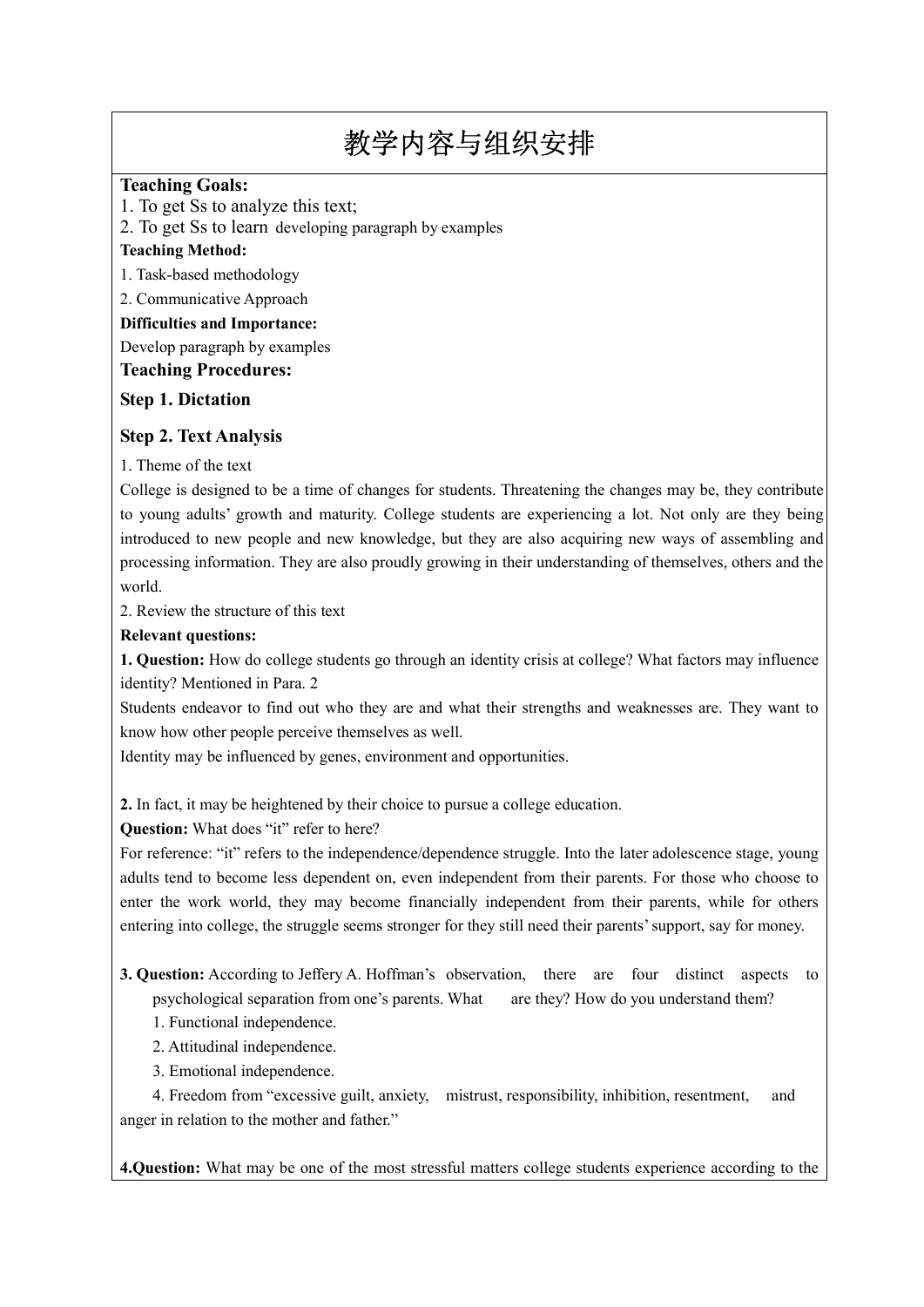author? How do you understand it?

Establishing their sexual identity. It includes relating to the opposite sex and projecting their future roles as men or women.

**5.** I was relating to my father in a different way.

**Question:** What are the differences between the ways "I" related to "my" father in the past and at present? What type of change does the example reflect?

In the past "I" was encouraged by "my" father; now "I" was encouraging him.

The example reflects the change that college students are learning how to give and receive affection in the adult world.

**6.** These religious, moral, and ethical values that are set during the college years often last a lifetime. **Question:** What makes it possible for these values to last a lifetime?

During college years, the young adults have the opportunity to decide for themselves what beliefs, values, and morals they are going to accept. These values are inclined to be internalized

**7. Question:** What is the significance of the college academic life according to paragraph 8? College academic life is a challenge. All students should be aware of how they react to new knowledge and new ways of learning, how they process the knowledge presented to them, and how they organize this knowledge

**8. Question:** How do college students become world citizens?

At college, the young adults have good chances to meet people from different cultures. By interacting with them, they are introduced to new ways of life. They begin to understand life in different ways. By doing these, they experience a new understanding of the world and themselves.

#### **Further discussion**

What does the author mean by developmental changes? Have you had any identity crisis yourself? What does the author mean by independence/ dependence struggle? How can college students establish their sexual identity? What does the author mean by "internalizing" religious faith, values, and morals? What does the author mean when he talks about "gathering, processing, assembling, applying, and evaluating" information? Why is this point so important?

3. How to develop paragraph by examples?

A statement which is very general is seldom impressive or convincing. It is usually necessary to give examples to prove, illustrate, or clarify a general statement. We may be too used to saying "for instance" or "for example" to realize that we are using a certain method for developing a topic

Developing paragraphs by examples Paragraph 6 Paragraph 7 Paragraph 8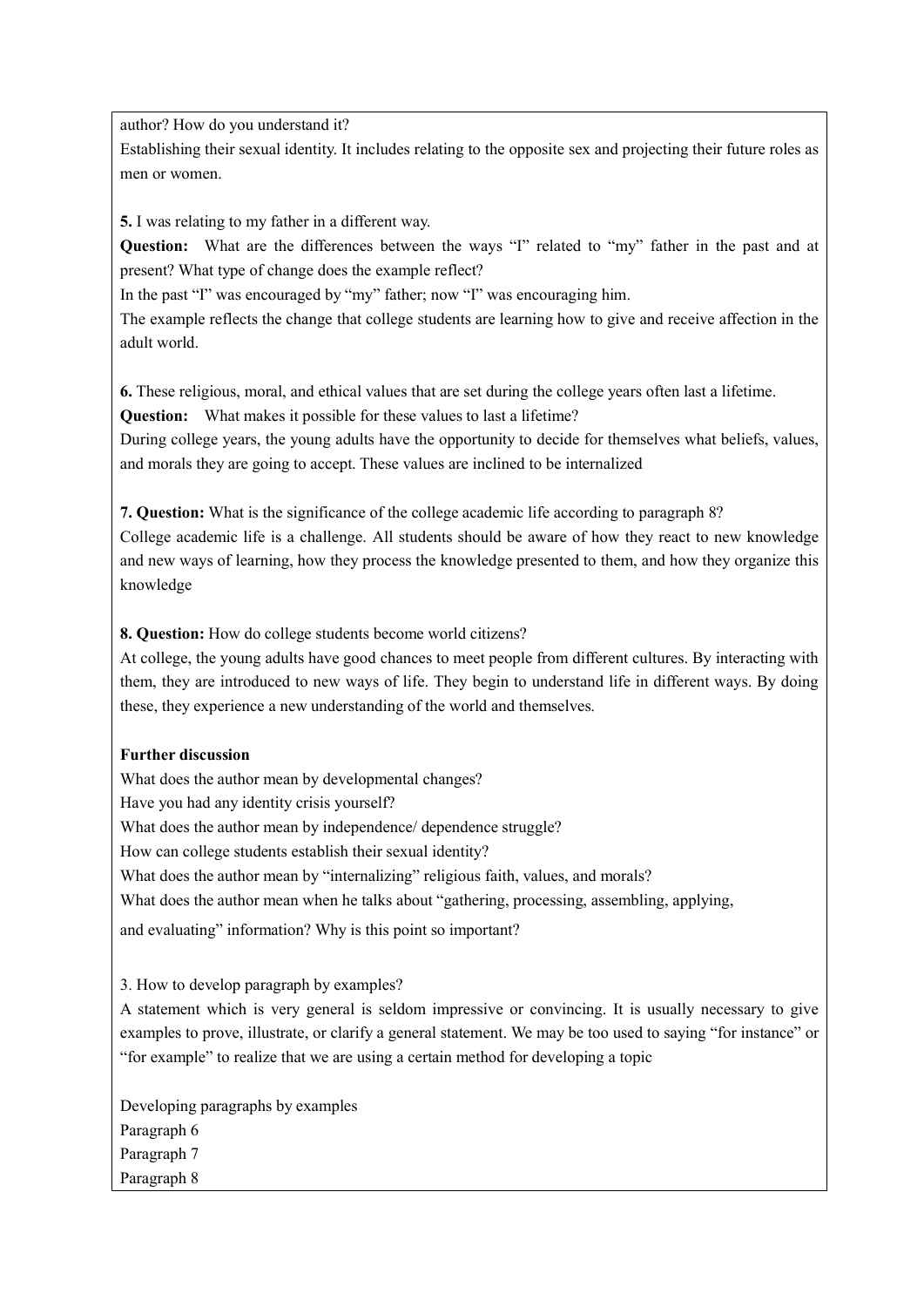#### Paragraph 9

What statements do the examples respectively support?

**Other ways of developing paragraphs?**

Developing by time

- Developing by process
- Developing by space
- Developing by detail
- Developing by generalization
- Developing by comparison and contrast
- Developing by cause and effect
- Developing by classification
- Developing by definition

## **Writing Devices**

Parallel structure Antithesis

## **Step 3. Review and Homework Assignment (5 Min.)**

**1. Review:** How to develop a paragraph? **(4 Min.)**

## **2. Homework Assignment (1 Min.)**

Ask Ss to review the Text Appreciation and finish Exercise Vocabulary part.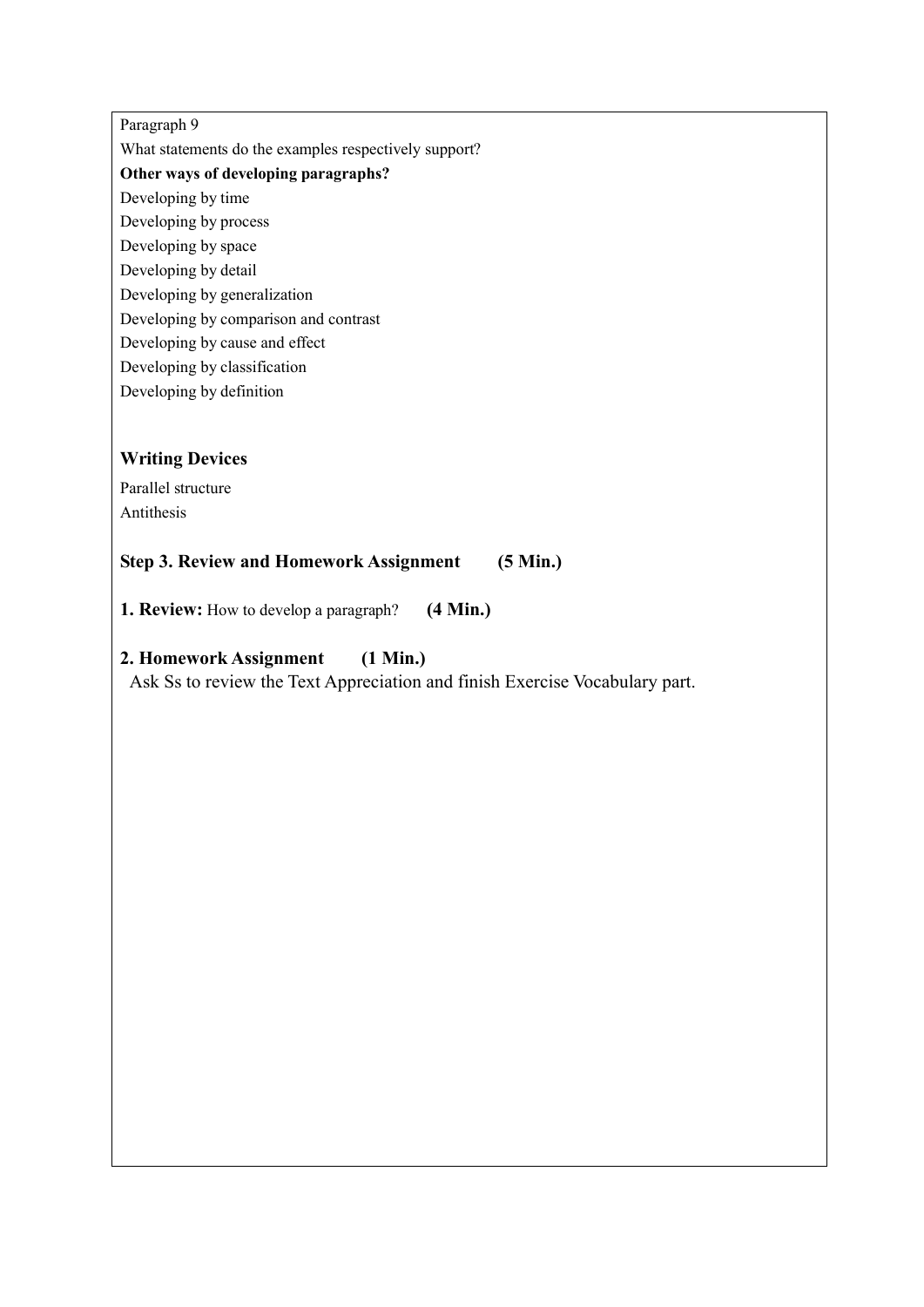| 教学内容与组织安排                                                                                                                                                                                                                      |                                 |  |  |  |  |  |
|--------------------------------------------------------------------------------------------------------------------------------------------------------------------------------------------------------------------------------|---------------------------------|--|--|--|--|--|
| <b>Teaching Goals:</b><br>To get Ss to review some useful and important words through exercise.<br><b>Teaching Method:</b><br>1. Task-based methodology<br>2. Communicative Approach<br><b>Teaching Procedures:</b>            |                                 |  |  |  |  |  |
| <b>Step 1 Word Building</b><br>1. Prefix-de, pro<br>2. Root-ject, volv, gen<br>3. Suffix-ogy, al<br>向下, 减少, 除去, 离开, 否定<br>de-<br>decrease 减少<br>degrade 使降级<br>devalue 使降值<br>desalt 除去盐分<br>decompose 使分解<br>decentralize 使分散 | decolour 漂白<br>decelerate 使减速   |  |  |  |  |  |
| -fin(i)-, -finit- 结束, 界限<br>definite 限定的<br>confine 限制, 禁闭<br>define 下定义,规定<br>finite 有限的<br>semifinal 半决赛(的)<br>infinite 无限的<br>infinity 无限,无穷大<br>affinity 密切关系;共鸣                                                           |                                 |  |  |  |  |  |
| 向前; 支持; 代理<br>pro-<br>proceed 前进;着手<br>pro-British 亲英派的<br>progress 进步<br>pro-consul 代理领事<br>provoke 激怒, 招惹<br>project 投射                                                                                                      | promote 促进<br>propel 推进         |  |  |  |  |  |
| -jac(t)-, -ject- 投, 射<br>abject 凄惨的, 可怜的<br>adjacent 毗邻的, 邻近的<br>deject 使沮丧, 使气馁<br>eject 逐出, 排斥<br>inject 注射, 注入<br>object 反对<br>projective 投影的, 突出的<br>subject 使服从, 使遭受                                                      |                                 |  |  |  |  |  |
| -volv-, -volut- 旋转<br>evolve 发展, 演化<br>involve 包缠, 包含<br>intervolve 缠绕; 使互卷<br>devolve 转移, 移交(工作, 职务)<br>revolution 革命<br>voluble 易旋转的;健谈的                                                                                     | revolve (使)旋转<br>evolution 旋转   |  |  |  |  |  |
| -gen-, -generat-<br>生(殖)<br>generate 使发生, 产生<br>genetic 遗传学的<br>genital 生殖的<br>ingenious 机灵的<br>congenial 同族的, 同类的, 相宜的<br>progenitor 祖先                                                                                       | genius 天才<br>eugenic 优生学的       |  |  |  |  |  |
| -ogy- 学 (科)<br>geology 地理学<br>zoology 动物学<br>ecology 生态学<br>biology 生物学<br>physiology 生理学<br>archeology 考古学                                                                                                                    | sociology 社会学<br>psychology 心理学 |  |  |  |  |  |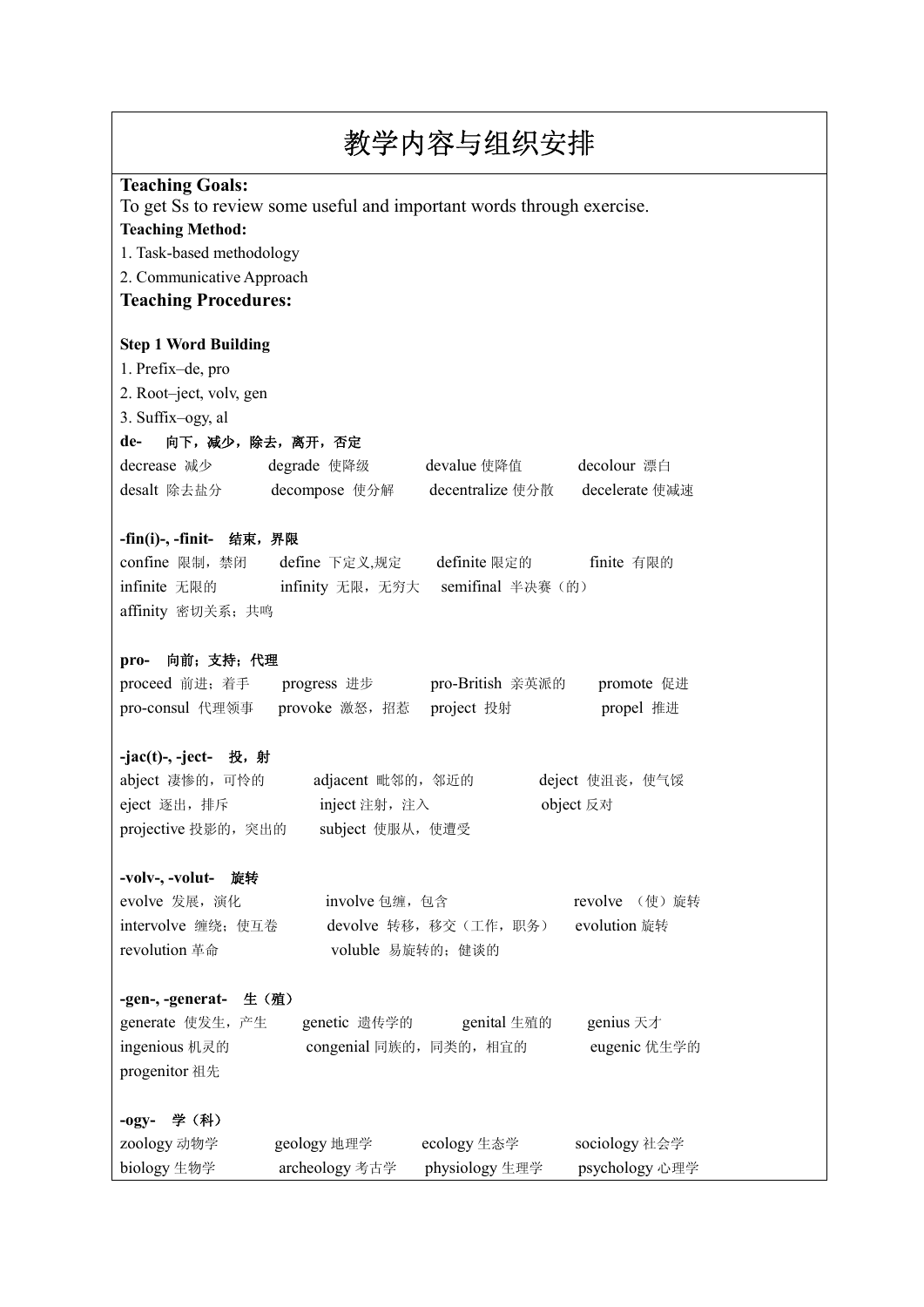#### **-al ······**的 (形容词后缀)

| Parental: parental care;            |
|-------------------------------------|
| Occupational: occupational disease; |
| Experimental: experimental work;    |
| Educational: educational policy;    |
| Cultural: cultural gap;             |

organizational: organizational skills; environmental: environmental protection conversational: conversational style natural: natural selection; personal: personal preference

#### **Step 2 Check the answer to exercise**

### **1. Translate the following expressions.**

#### **Into English**

| Define the word | resent the treatment | frustrate the students |
|-----------------|----------------------|------------------------|
| Declare war     | evaluate the result  | perform one's duty     |
| Narrow the gap  | expand business      | present the facts      |

#### **Into Chinese**

- 1. 认识自己的优缺点
- 2. 进入职场
- 3. 学会管理个人财务
- 4. 凡事都得请父母做主
- 5. 为我们将来如何扮演男人或女人的角色作准备
- 6. 逐步培养和建立自己的宗教信仰、道德和价值观念
- 7. 学会选择着装
- 8. 确定个人身份
- 9. 怀疑并反抗就观点
- 10. 向权威叫板和挑战

## **2. Fill in the blanks**

- 1. occurrence, occur
- 2. applied, applicants, pursuits, occurring
- 3. involves, handled, handling, pursue
- 4. observant, occurrence
- 5. observation, observed, occur
- 6. handle, occurred
- 7. observe, application
- 8. occurred, involvement
- 9. observers, handled
- 10. observation

#### **3. Translate the following sentences into English**

- 1. He is so devoted to his research that it never occurs to him that he will soon have to retire.
- 2. Many people have observed that, without effective checks, we all have a tendency to abuse our power.
- 3. Some countries refuse to get involved in this dispute and they resent any foreign interference.
- 4.
- 5. 6.
- 7.
- 8. 9.

10.(P15 )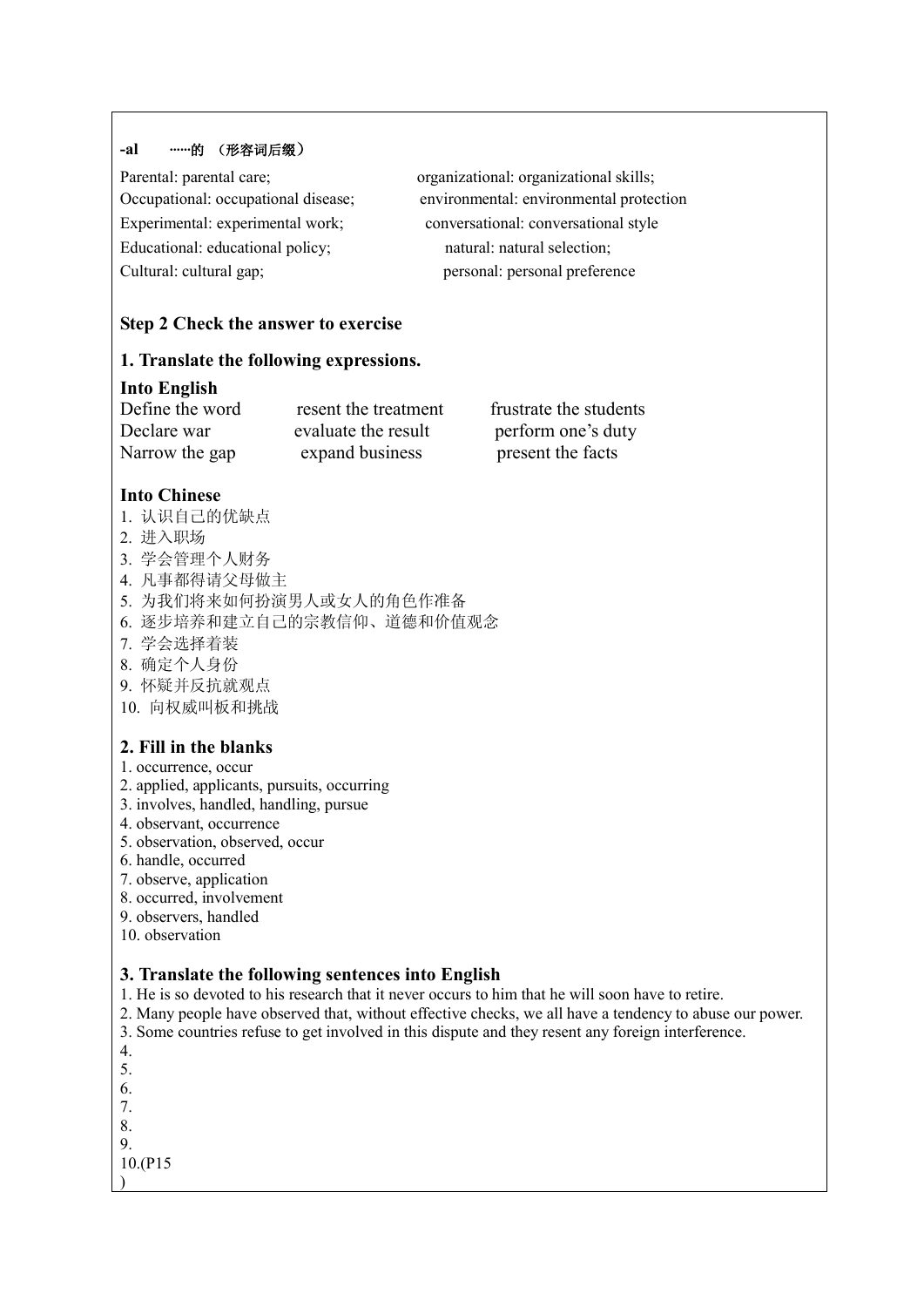## **4. Fill in the blanks with appropriate words**

C B C A C D A B D A

## **Step 3. Sentence Paraphrase**

**1.** Has it ever dawned on you that certain developmental changes will occur in your life as you move from adolescence to young adulthood? (1)

psychological term which refers to the physiological and behavioral changes throughout the lifespan

1. It was clear enough what she meant.

2. It is said that he is doing fine at school.

3. He was an old man, and it did not matter much where he lived.

**2.** During this time, students are going through an identity crisis and are endeavoring to find out who they are and what their strengths and weaknesses are. (2)

It refers to the difficulties, confusions and anxieties that you go through during adolescence when you are not sure who you really are and what your purpose in life is.

**3.** … identity is determined by genetic endowment (what is inherited from parents), shaped by environment, and influenced by chance events. (2)

Who we are is determined by three things: first, our genes, or what our parents have given us, our legacy; second, environment; third, luck or opportunities.

**4.** It may be heightened by their choice to pursue a college education. (3)

If they choose to continue their education, they will face an even more serious struggle between the desire to be independent and the need to depend on the financial support of their parents.

**5.** First, there is functional independence, which involves the capability of individuals to take care of practical and personal affairs, such as handling finances, choosing their own wardrobes, and determining their daily agenda. (4)

independence in handling everyday life situations; the ability to solve practical problems

## **Step 4. Review and Homework Assignment (5 Min.)**

**1. Review:** How to develop a paragraph? **(4 Min.)**

**2. Homework Assignment (1 Min.)**

Ask Ss to review the Text Appreciation and finish Exercise Grammar part.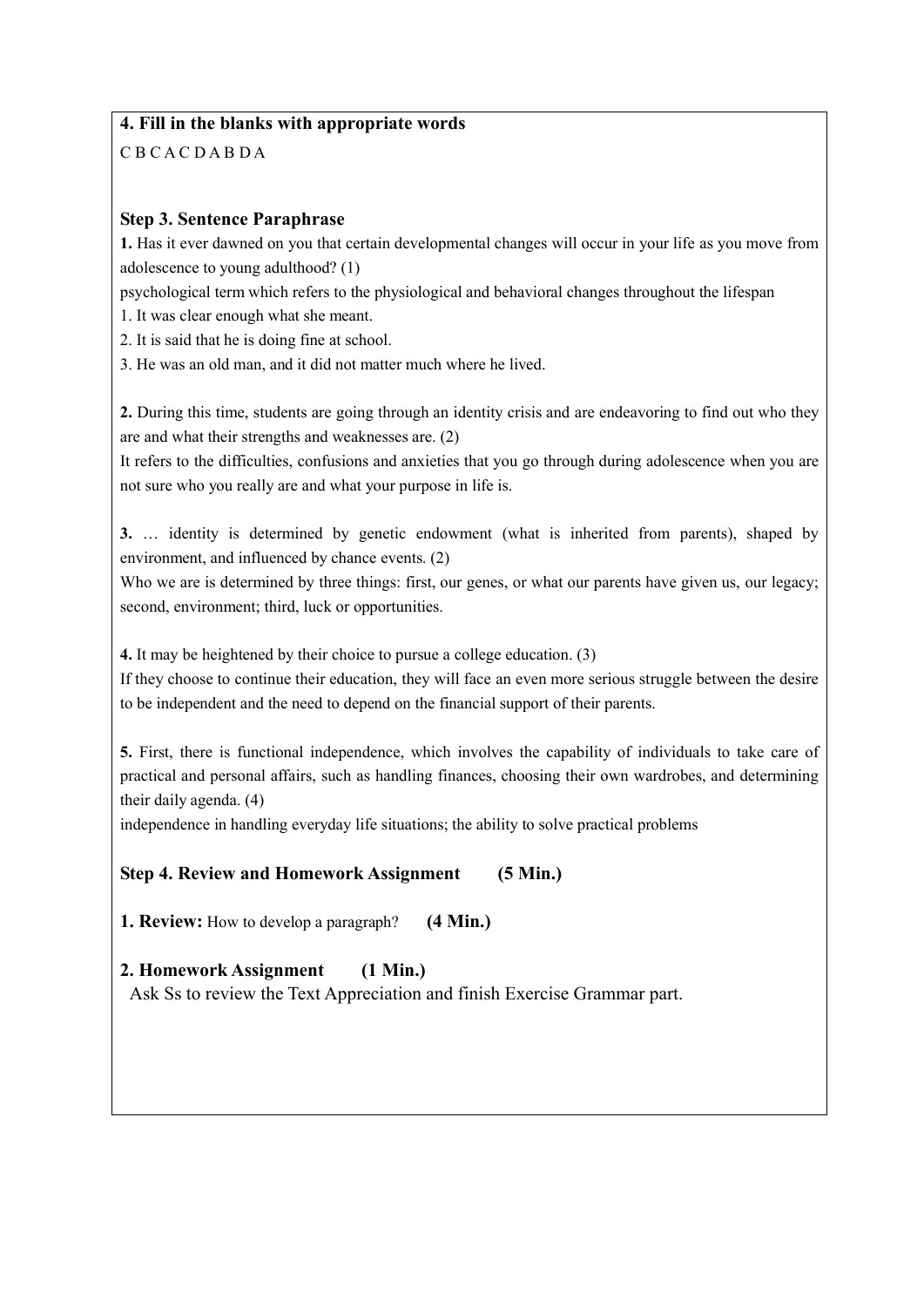## 教学内容与组织安排

#### **Teaching Goals:**

- 1. To get Ss to learn some paraphrase;
- 2. To get Ss to learn some grammatical points;
- 3. Extension.

#### **Teaching Method:**

- 1. Task-based methodology
- 2. Communicative Approach

#### **Difficulties and Importance:**

- 1. Paraphrases.
- 2. Grammar

## **Teaching Procedures:**

## **Step 1. Sentence Paraphrase**

**6.** Hoffman defines this process as "freedom from an excessive need for approval, closeness, togetherness, and emotional support in relation to the mother and father." (4) no longer having something you do not want

**7.** Children need their parents to tell them what to do or not to do. They also need to be close to their parents and receive encouragement, love, all kinds of emotional support which give them strength. But when they grow up, they no longer have the same needs like babies

**8.** Probably one of the most stressful matters for young college students is establishing their sexual identity, which includes relating to the opposite sex and projecting their future roles as men or women. (5) 1.What he likes is playing chess after supper.

2.Reading is The main thing is getting there in time.

3.learning, but applying is also learning and the more important kind of learning at that.

**9.** Probably nothing can make students feel lower or higher emotionally than the way they are relating to whomever they are having a romantic relationship with. (5)

**10.** When students are in a romantic relationship with the opposite sex, they are most likely to feel unhappy or happy emotionally

1. I cannot agree with you more.

2. There is nothing cheaper.

No leader of a party has kept himself in greater detachment from the sentiment of his than has the late Prime Minister

**11.** During the course I had come to realize that while my world was expanding and new options were opening for me, my father, who was in his sixties, was seeing his world shrink and his options narrow. (6) was beginning to realize that his world was getting smaller and his choices fewer

**12.** In the late sixties, a young woman from a background that was extremely prejudiced against people from other races came to college convinced that her race was superior. (7)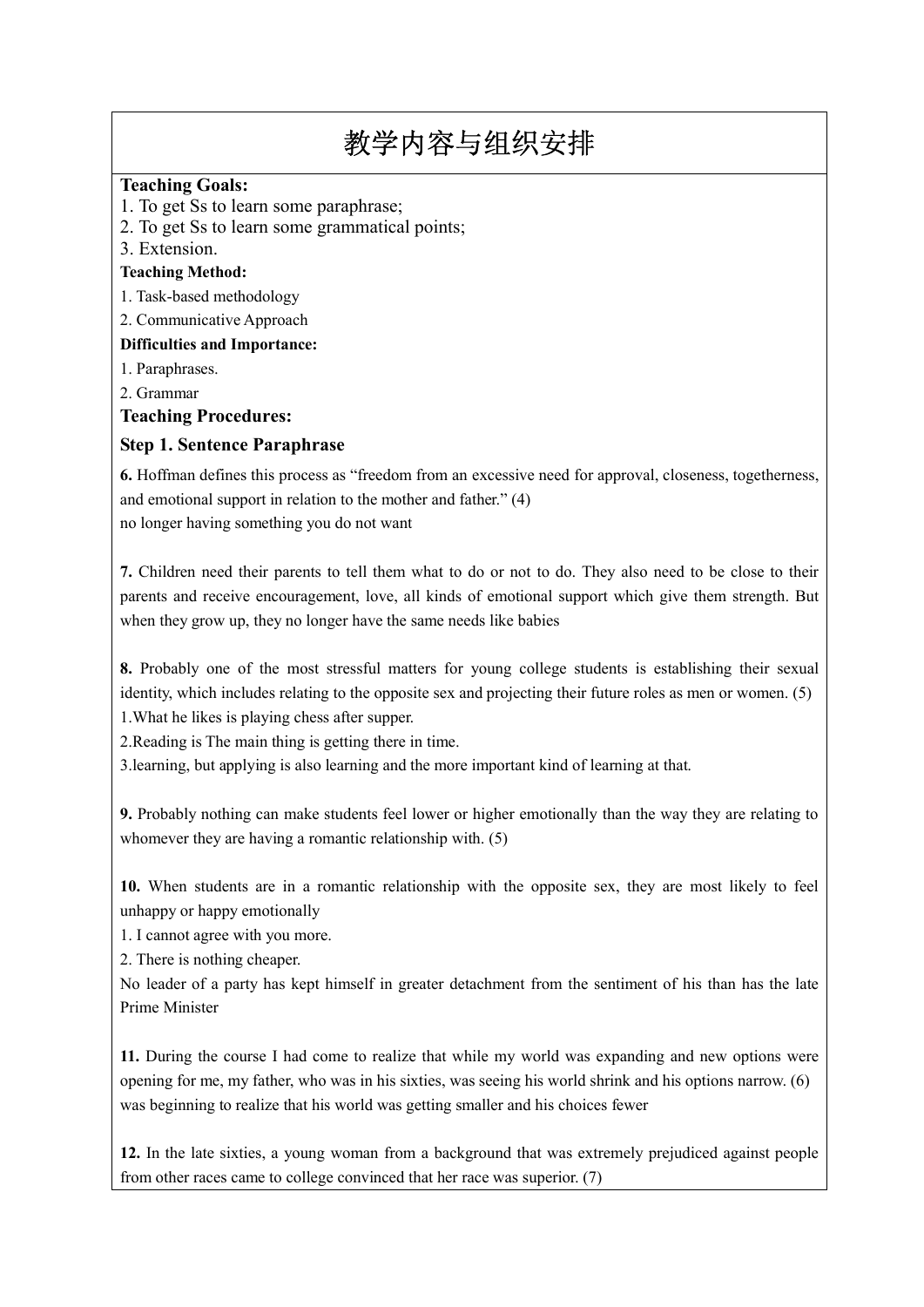1. Trains in this country spend too much time stopped, waiting for other trains.

2. He went back to his home village frustrated.

Born and bred in the countryside, he was bewildered by the big city.

**13.** These religious, moral, and ethical values that are set during the college years often last a lifetime. (7) These values that are established during the college years often last a lifetime. It is believed that our character or basic moral principles are formulated during this period of time.

**14.** I can no longer read the newspaper or watch a television newscast without seeing the people from other countries in a different light. (9)

Whenever I read the newspaper or watch a television newscast, I will see the people from other countries in a different way from what I used to see.

**15.** Not only are they being introduced to new people and new knowledge, but they are also acquiring new ways of assembling and processing information. (10)

They are getting to know a lot of new people and learning new knowledge. They are also finding or learning new ways of arranging, organizing, analyzing or understanding information.

It implies that mere information is not scientific truth. Scientific truth requires the processing of

information. In college, students will learn new approaches, methods, and theories which will change

many of their prejudices.

## **Step 2. Exercise Grammar**

1. Study the uses of the conj. *While* in the following sentences and put each into a category listed below.

- 2. Learn to use parallelism.
- 3. Study the grammatical structure of these involved sentence
- 4. Translate the selection into Chinese

## **Step 3. Extension**

## **3.1 Group discussion**

- 1. Have you ever experienced any important changes since you entered our university?
- 2. Have they been positive or negative?
- 3. Do you have a better idea about your strengths and weaknesses now? What are they?
- 4. Do you consider yourself reasonably independent? Why is it so important to gain this independence?
- 5. Do you find it easy to relate to the opposite sex? Do you think to learn to love is important in college? Why?
- 6. What other things should students do at university? What does the author mean by "internalizing"